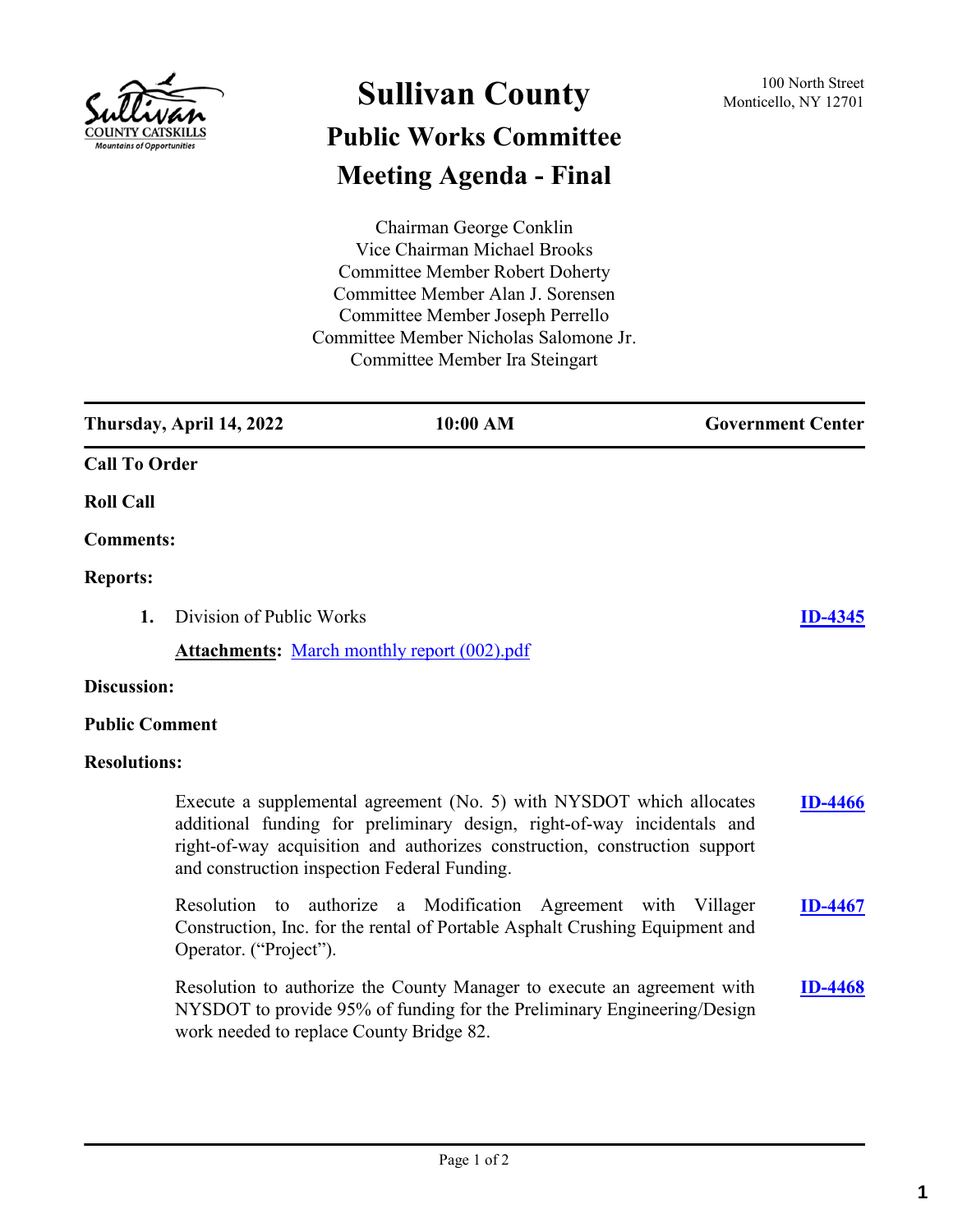| Resolution to authorize the County Manager to execute an agreement with<br>NYSDOT for providing 80% funding for the design of a Project to clean and<br>paint 3 bridges.                                                                                                                                                          | <b>ID-4469</b> |
|-----------------------------------------------------------------------------------------------------------------------------------------------------------------------------------------------------------------------------------------------------------------------------------------------------------------------------------|----------------|
| Resolution to authorize the County Manager to execute an agreement with<br>NYSDOT to Provide 85% funding for the Preliminary Engineering/Design<br>work needed to replace County Bridge 77.                                                                                                                                       | <b>ID-4471</b> |
| Resolution to authorize the County Manager and/or Chairman of the<br>Legislature to execute an agreement for the purchase of a property needed for<br>the replacement of Bridge 77                                                                                                                                                | <b>ID-4472</b> |
| Resolution to authorize a Modification of Agreement to the contract with<br>ELot Electronics Recycling, Inc.                                                                                                                                                                                                                      | <b>ID-4473</b> |
| Resolution to obtain Legislative approval for the County Manager to execute<br>a Modification Agreement with Delta Engineers, Architects & Land<br>Surveyors to provide additional design and construction engineering services<br>for additional waterproofing of Bridge 198.                                                    | <b>ID-4474</b> |
| Resolution to authorize the rental of a second re-fueler truck to manage<br>potential increased fuel sales which are projected to increase significantly<br>with new tenants. Our previous sales levels were at about 80,000 gallons of<br>Jet A per year. This truck rental will allow increased storage capacity of Jet<br>fuel | <b>D-4475</b>  |

# **Adjourn**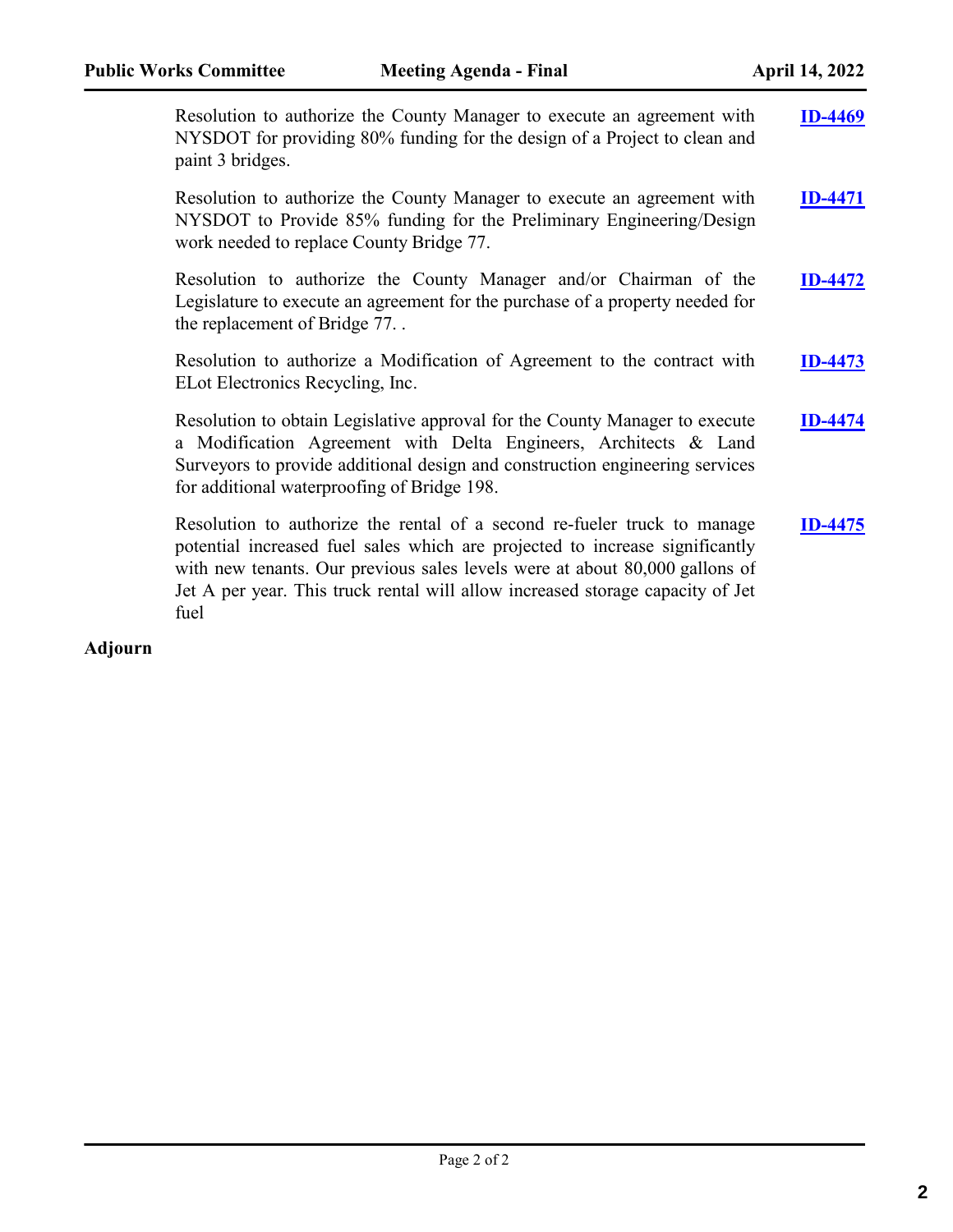

# Legislative Memorandum

**File #:** ID-4345 **Agenda Date: Agenda #:** 1.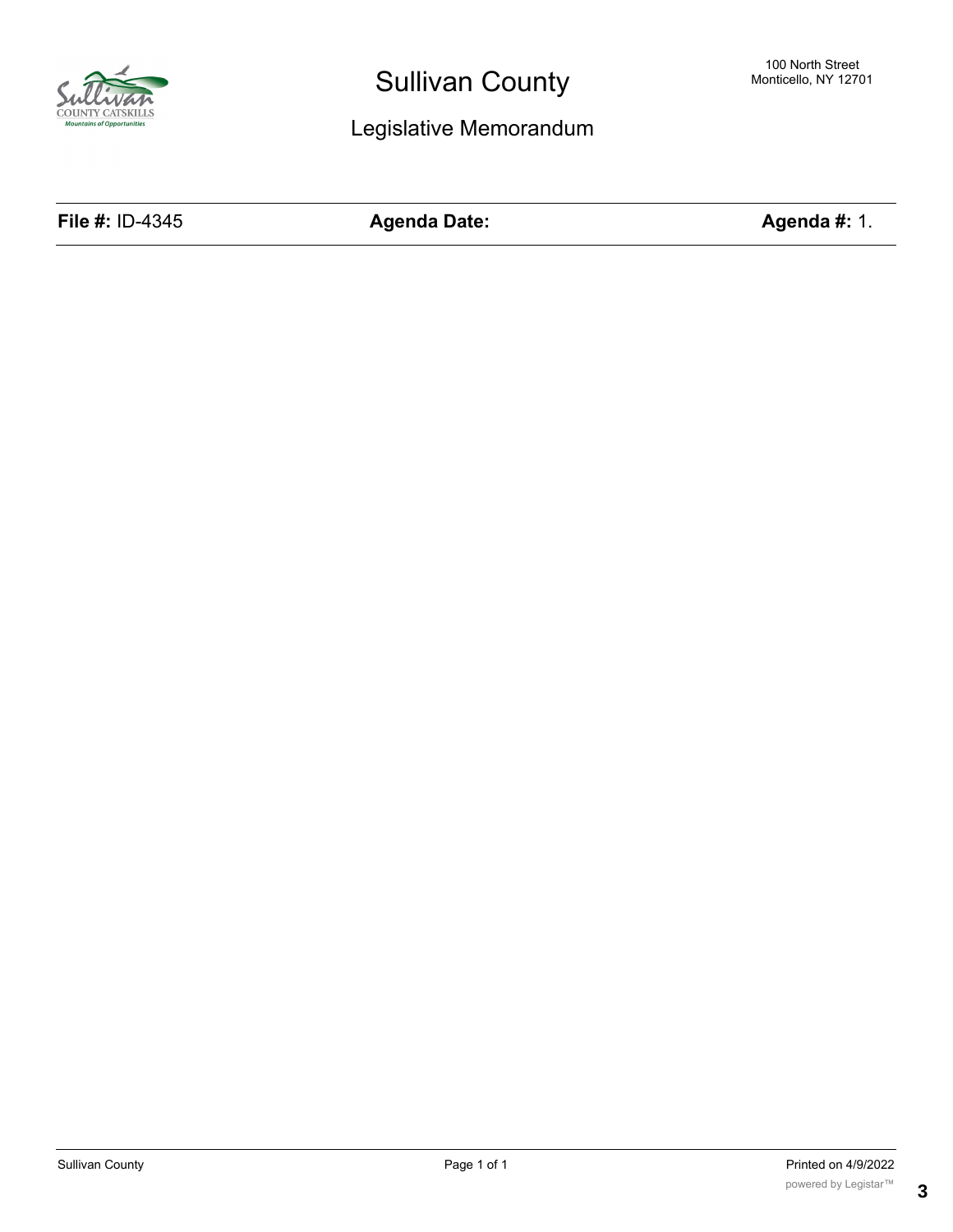# **PUBLIC WORKS Monthly Report March 10, 2022**

## **BRIDGES / BUILDINGS & GROUNDS OPERATIONS**

- − Began the office renovations for the County Clerk's Office
- − Installed replacement refrigeration system in the main Walk-in freezer in the Care Center
- − Snow and Ice clean up- parking lots, sidewalks, county cars, radio towers and county facilities
- − Snow equipment repairs and maintenance
- − HVAC repairs and maintenance at various facilities

## **SHOP STAFF**

- − Continued services and New York State inspections
- − Continued repairs on solid waste roll-off trucks and containers
- − Made all necessary repairs to DPW and outside agency equipment
- − Repaired and repainted body damage on vehicles
- − Prepared new vehicles and equipment for service
- − Prepared estimates on damaged vehicles
- − Continued to sandblast and refinish County equipment and parts for County Bridges
- − Continued to manage 120 Enterprise lease vehicle fleet
- − Worked on automobile, light and heavy truck bids
- − Contunued Specifications for new truck bids for 2022

## **SIGN SHOP**

- − Fabricated signs for the Division of Public Works and Towns
- − Repaired signs on county roads and bridges
- − Continued addressing sign complaints
- − Placed Sullivan County decals on new vehicles and equipment
- − Continued Sign inventory and data entry
- − Installed new signage for County bridges as needed

## **AIRPORT**

- − Ordered security activators for remaining gates
- − Continued discussion and planning on Airport Engineering consultant RSQ
- − Installed air-band radio in car 54
- − Installed air-and radio in truck 52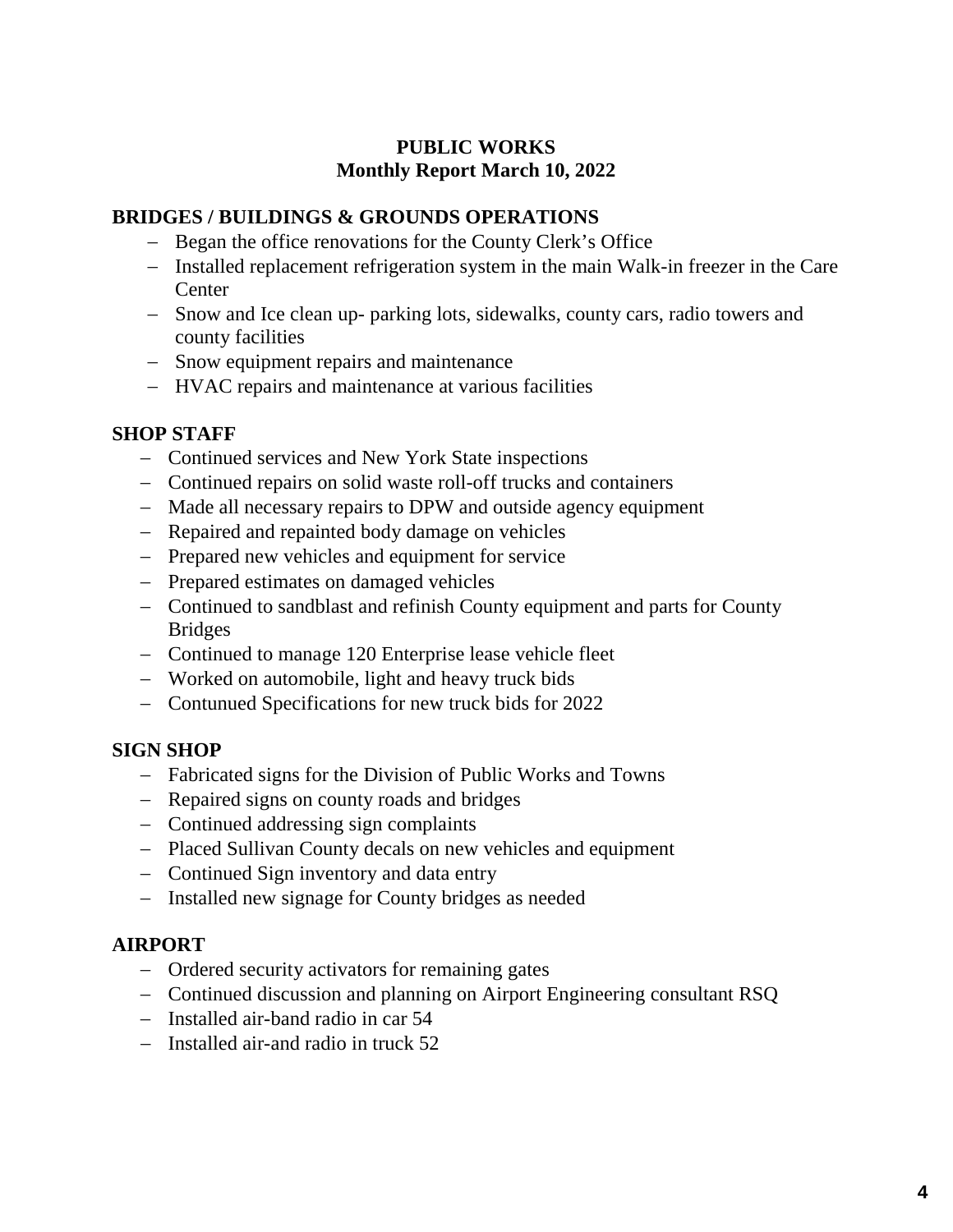# **BRIDGES**

- − Addressed NYSDOT non-structural notices (NSCOs) for Bridge 270 (NEV) and 455 (DEL)
- − Inspected temporary barriers for the Bridge 147 (ROC) railing repair work
- − Prepared a plan for additional support needed for Bridge 116 (ROC) to enable 2022 paving work
- − Inspected pavement at Bridge 126 for the planning of riding surface repairs needed
- − Coordinated with the Highway Unit for 2022 paving work needed for Bridge 81 (FOR)
- − Inspected repairs made to the road embankment at Bridge 99 (CAL)
- − Continued planning for repairs of several Bridge 225 (LIB) gusset plates
- − Continued coordination with NYSDOT to obtain a permit for the facilities needed to cross State Route 52; continued to advance the preparation of plans for construction; continued coordination with property owners for property releases and for the acquisition of the permanent easement needed for the construction of the KFRRP (DEL) flood reduction flume; completed and submitted quarterly reports required by NYSDEC for the Kohlertown Flood Risk Reduction Project (KFRRP) (DEL)
- − Completed the review of bids, recommended award, and submitted a resolution for retaining a construction contractor for the Sullivan County Bridge Membrane Project
- − Selected a firm from the approved consultant list, negotiated a fee for Membrane Project inspection services and submitted a resolution for approval of the firm
- − Started planning for a Federally funded project to paint several bridges in the 2023 construction season
- − Completed coordination with the Village of Monticello's consultant for the design of the bridge to replace Bridge 449 (VMONT); reviewed plans submitted and started coordination with DPW Forces for construction
- − In the process of procuring materials for construction of the Bridge 449 (VMONT)
- − replacement project
- − In the process of completing contract management and administration work for geotechnical services needed for the design of abutments for seven (7) future bridge replacement projects
- − Reviewed and approved geotechnical seven (7) reports prepared by the Geotechnical Service provider
- − Continued administration and coordination of the construction and engineering contracts for the Bridge 198 (HIG) Replacement Project
- − Provided a preliminary reviewed of documentation submitted by the Bridge 198 (HIG) contractor for extra work and coordinated a detailed review by the project consultant inspection firm to verify payments needed be paid to the contractor and prepare a final invoice for contract construction work
- − Completed the preparation of documents needed for obtaining an agreement from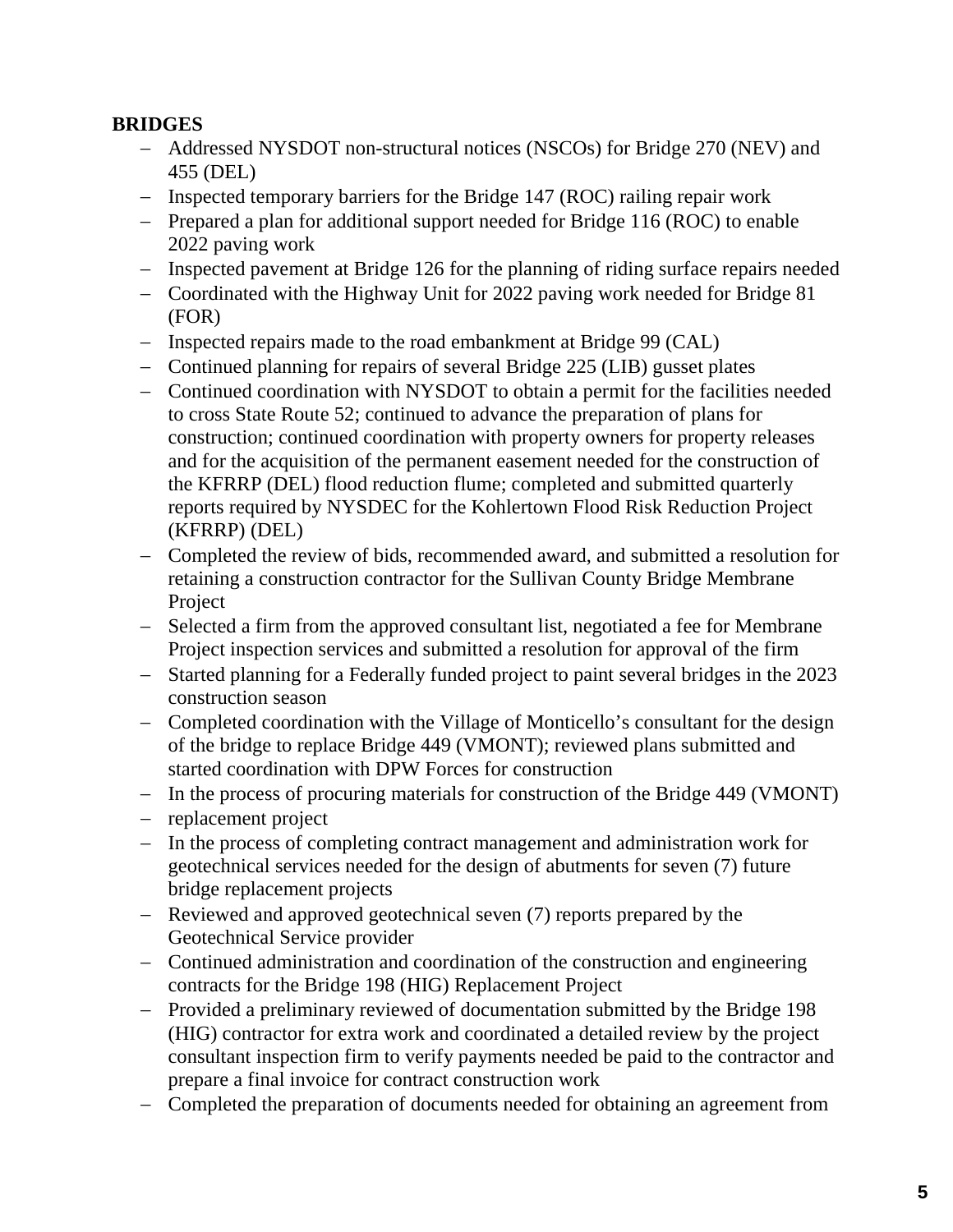NYSDOT to provide 95% funding of the Bridge 77 (HIG) replacement project

- − Solicited additional dam engineering experience from consultants on the County's approved list of firms for the Bridge 77 (HIG) replacement project which requires dam experience as well and recommended a firm for providing services
- − Received quotes and recommended award of appraisal services for the procurement of property needed for the replacement of Bridge 77 (HIG) which will increase the length of the Dam spillway to meet NYSDEC Dam Safety Requirements
- − Completed a capital improvement costs summary for GASB
- − Completed the preparation of documents needed for an agreement from NYSDOT to provide 95% funding of the Bridge 82 (FOR) replacement project
- − Completed the preparation of plans for the replacement of Bridge 228 and are providing follow-up for the procurement of materials
- − Continued engineering work and preparation of plans for the replacement of the end joints for Bridge 333 (THO)
- − Submitted an application to NYSDEC for a stream disturbance permit for the Bridge 110 (DEL) rehabilitation project and received the permit
- − Soliciting services for welding shear studs needed for the Bridge 110 (DEL) rehabilitation project
- − Investigated a complaint related to a dam located on County property adjacent to a home in the Davos Development (FAL) and developed a strategy for the breeching of the dam to eliminate a small ponded area using DPW Operations and filed paperwork with the NYSDEC for the work to breech the dam and contacted property owners and prepared and submitted release documents to enter upon lands needed for implementing the dam breeching project adjacent to the Davos Development (FAL)

# **BUILDINGS & ENVIRONMENTAL COMPLIANCE**

- − Participated in monthly Real Time Energy Manager/Clockworks Program training
- − Participated in biweekly virtual progress meetings for NYPA project at SCCC
- − Attended site visit at SCCC with NYPA to review Window Replacement portion of the project
- − Attended site visit with 26 Hamilton tenant to review renovation progress and discuss their mandatory state inspection process
- − Participated in meeting with County Manager concerning County Code Enforcement Official responsibilities
- − Coordinated and attended kick off meeting with contractor, court staff, and county staff for Fire Alarm replacement at the Sullivan County Courthouse
- − Completed CAD plans for the County Clerk's Office for approval and submitted to field for renovations and furniture moves
- − Conducted Records Archive search for well data files
- − Prepared CAD plan for proposed DMV counter modifications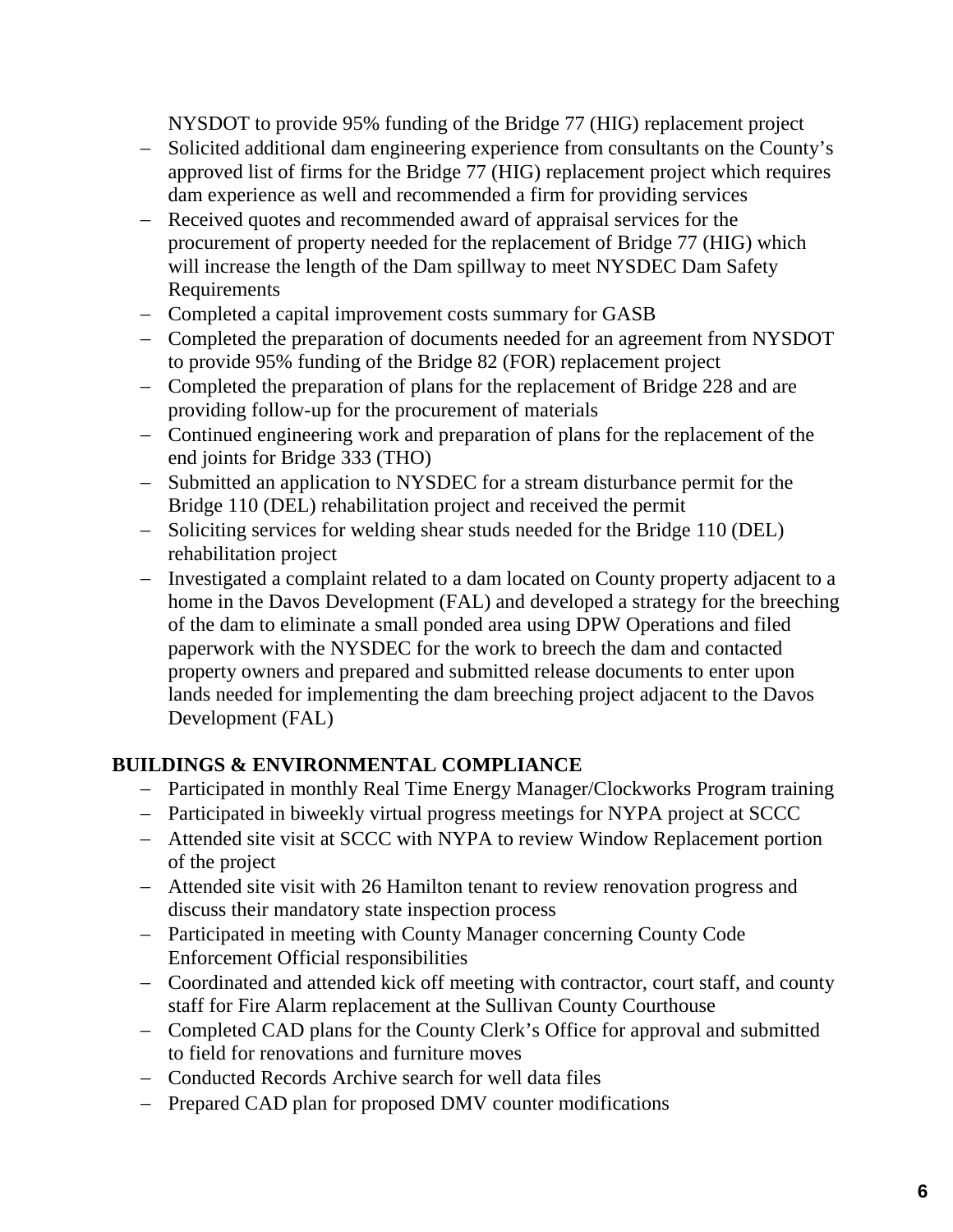- − Measured Real Property Office area and completed CAD plans for Real Property and Veterans office renovation
- − Prepared and submitted the SCIA and Human Service Complex mandated monthly water chlorination system operation reports to NYSDOH
- − Prepared and submitted the SCIA and Human Service Complex mandated quarterly bacteriological reports to the NYSDOH
- − Began preparing the NYSDOH mandated Human Service Complex Annual Water Quality Report for 2021
- − Continued mandatory water testing at the SCIA and Human Service Complex water chlorination systems
- − Continued updating SCIA and HSC Water Chlorination System Operation & Maintenance Manuals
- − Prepared requisition for various items required for the amperometric analyzer free chlorine equipment at the SCIA and Human Service Complex
- − Continued coordinating County Buildings and Parks water sampling program with laboratory vendor
- − Continued annual mandatory NYSDOS Code Enforcement In-Service Trainings
- − Continued preparing for 2022 annual Sullivan County Building Inspections
- − Worked with Office of General Services to let B-22-18 Provide and Install Domestic Hot Water System Retrofit at CCASL (CEC Grant project) Bid Package
- − Worked with Office of General Services to let B-22-19 Provide and Install Storage building at Emergency Services Training Facility
- − Met with Office of Sustainable Energy to update project status/goals
- − Continued working on glass replacements at New Jail with glass vender
- − Continued working with Fire Alarm vendor for Fire Alarm System Replacement at Courthouse
- − Continued overseeing remedy of Notice of Violation for HSC PWS Sanitary Survey
- − Provided technical support for County facility operations and maintenance
- − Prepared Monthly Report
- − Reviewed and submitted payment invoices from water sampling vendor
- − Provided OGS with bid and quote documents for various projects/purchases
- − Reviewed and approved various invoices and vouchers for payment as needed
- − Communicated with Environmental staff concerning ongoing projects and reports
- − Coordinated monthly rinse rack outfall sampling event with testing contractor at Maplewood
- − Reviewed and reported rinse rack outfall sampling results
- − Continued work with Engineering Consultant on environmental issue at SCIA
- − Coordinated and documented responses to minor petroleum spills
- − Coordinated with NYSDEC and operations for install of one (1) new PBS used oil tank at Maplewood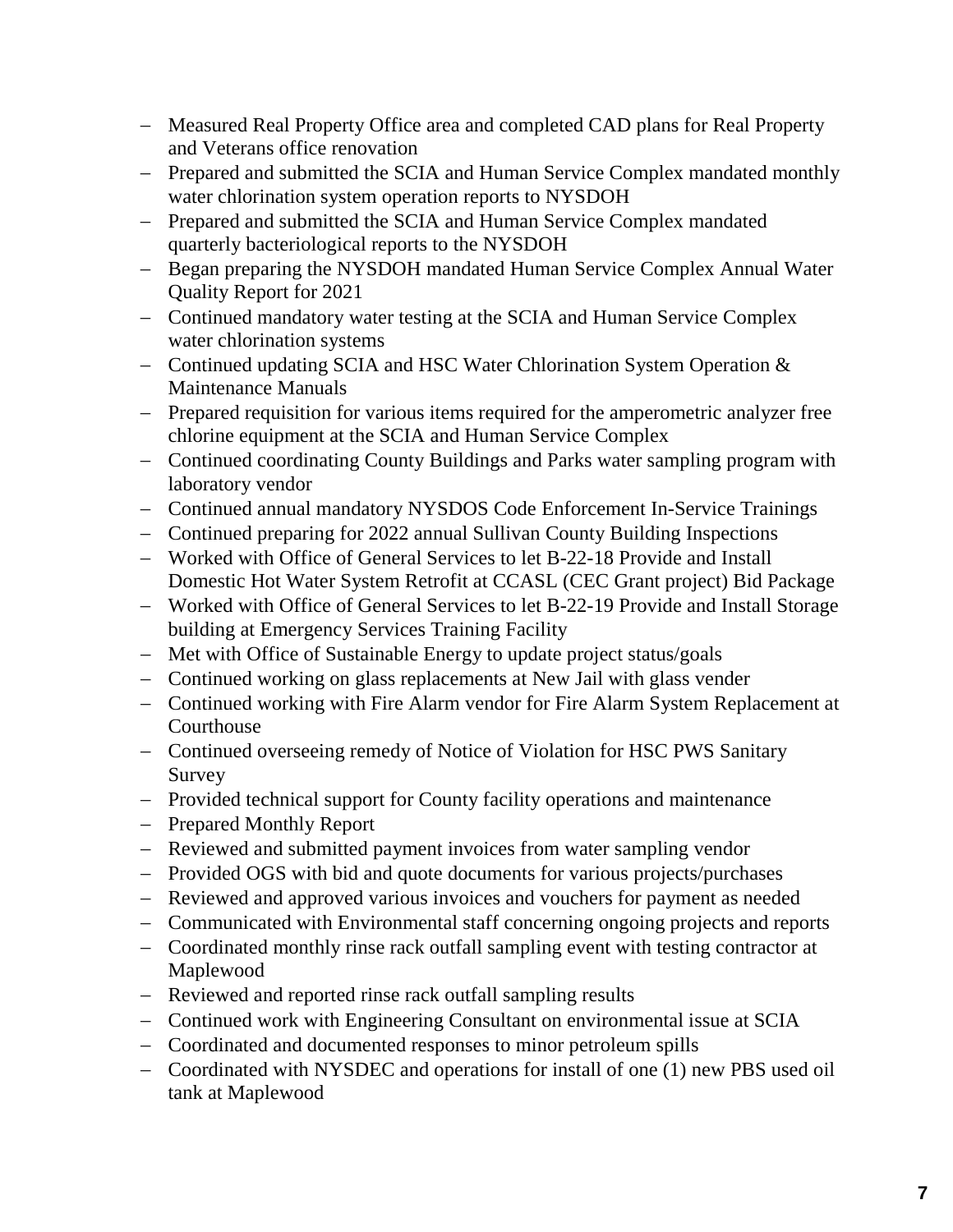− Prepared Specifications (Q-22-12) for new PBS diesel tank at Barryville Shop

# **HIGHWAYS**

- − Provided ROW and record mapping research to the public, other County departments and SCDPW operations - (8) instances
- − Continued to advance the East Broadway/County Road 173 (THO) reconstruction project with NYSDOT and consultant (Stantec)– County negotiating with the Village & DOT on the local share – Prepared a reimbursement request to NYSDOT through Stantec invoice number 45
- − Completed the closeout of the 2021 contract paving, repair and striping of 34 miles of county road (contractor; Sullivan County Paving & Construction, Inc. - SCP) - (County Road's 114, 22, 54, 14, 168, 141, 104, 183, 183B & C, 163, 162,166 and 171 completed) – close out documents and required bonding received - retainage released and paid
- − Completed the analysis of bids received on 2/4/22 for the 2022 chip sealing and striping of approximately 36 miles of county road – recommended award to Gorman Bros. Inc.
- − Completed the preparation of bid documents and detailed specifications for the 2022 crack sealing of approximately 52 miles of county road – prepared Cadd location maps, specifications, scope of work and quantity estimates - packaged all to a single PDF for OGS issuance - bids came back 2/15/22 – prepared bid analysis for OGS – recommended award to Gorman Bros. Inc.
- − Completed the preparation of bid documents and detailed specifications for the 2022 striping/pavement marking of approximately 79 miles of higher volume county road – prepared cadd location maps, specifications, scope of work and quantity estimates - packaged all to a single PDF for OGS issuance - bids came back  $2/18/22$  – analysis and award ongoing
- − Completed the preparation of bid documents and detailed specifications for the 2022 contract paving, repair and striping of approximately 36 miles of county road – measured and assessed road conditions, bridge impacts and repair areas – estimated quantities and costs - prepared Cadd location maps and detailed specifications - documented all required striping to be replaced - packaged all to a single PDF for OGS issuance – bid issued 2/18/22 - bids come back 3/4/22
- − Compiled all necessary backup cost documentation and submitted the next quarterly CHiP's reimbursement request to NYSDOT to closeout all 2021 paving projects
- − Prepared and submitted the 2021 annual report of key statistics and accomplishments along with the annual resurfacing report for the highway unit
- − Attended the NYSAPLS virtual conference and completed eleven (11) continuing education credits towards maintaining NYS surveyors license
- − Reviewed and/or researched the following for safety issues, potential impacts to and conflicts with the County's right-of-way (ROW), drainage, infrastructure and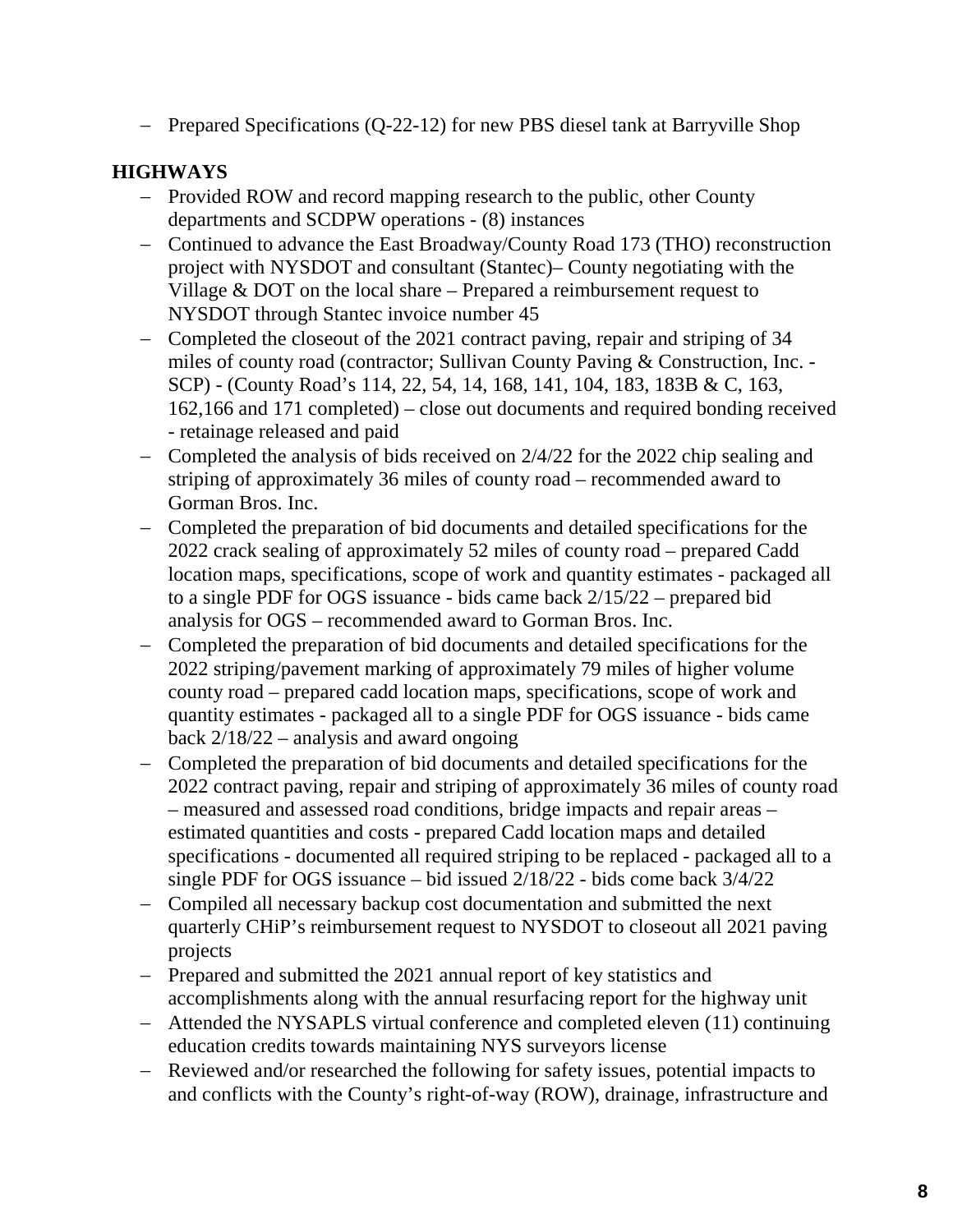maintenance on County Roads (CR): Sullivan County Airport – hangar building measurements and bay assignments for lease issue

- − Provided comments to county planning for G.M.L. 239 review on the following projects on or adjacent to a County Road (CR): FAL22-01 (CR 58) Camp Skwere; THO22-02 (CR 102) Rozhik; TUS22-01 (CR's 23-23-26) Ten Mile River and; HIG22-02 (CR 12) Monteleone
- − Issued permits on various County Roads no O (Overweight) permits no M (Misc./Access) permits – one D (Dig) permit and no U (Utility) permits – Field Inspected (5) existing/proposed access locations for compliance and/or closeout related to permitting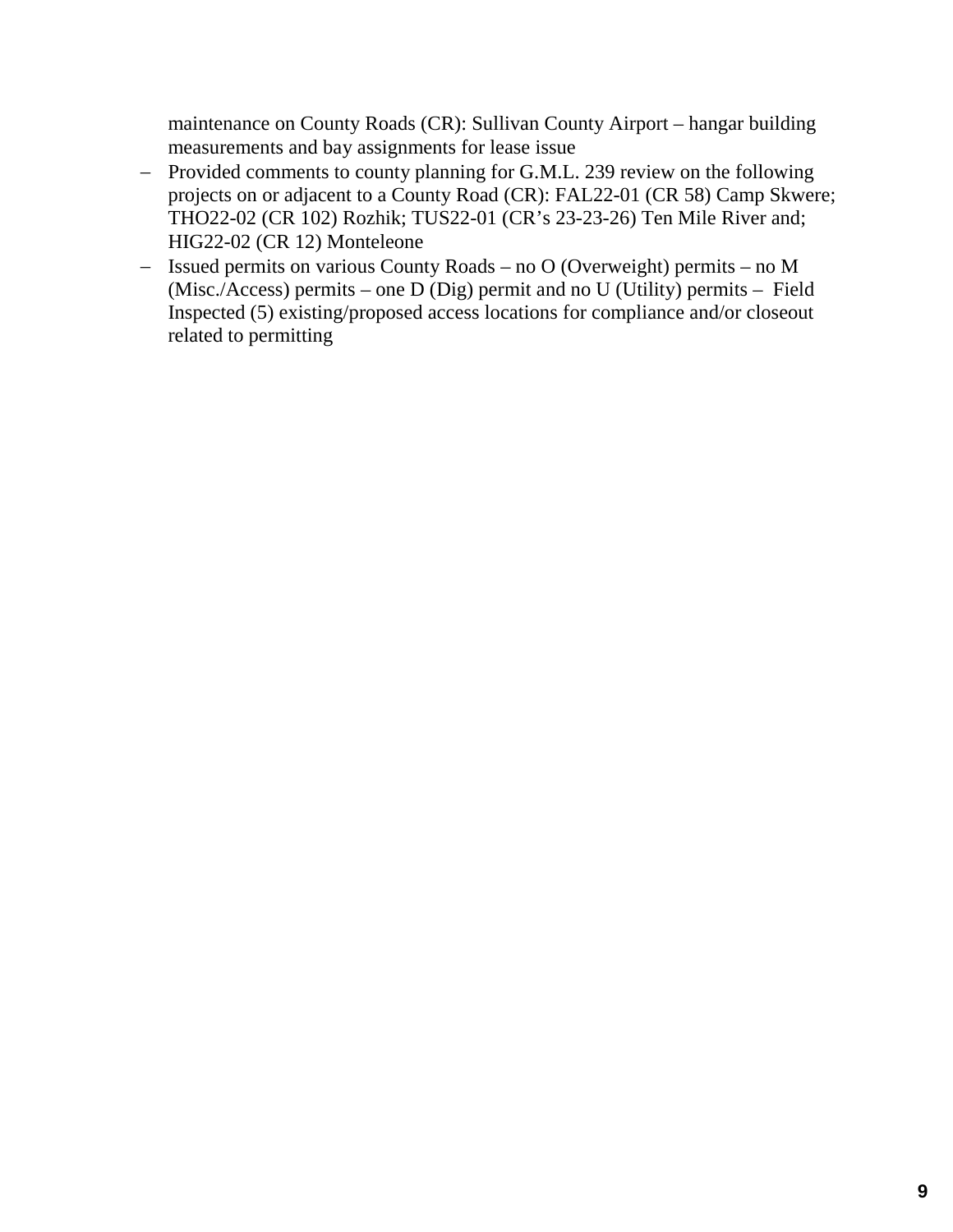| <b>Month</b> | <b>2020 MSW/CD</b> | <b>2021 MSW/CD</b> | <b>2022 MSW/CD</b> |
|--------------|--------------------|--------------------|--------------------|
| January      | 4098               | 4290               | 4423               |
| February     | 3630               | 3401               |                    |
| March        | 4430               | 5491               |                    |
| April        | 4379               | 7116               |                    |
| May          | 5398               | 7259               |                    |
| June         | 7346               | 9209               |                    |
| July         | 9973               | 12816              |                    |
| August       | 10004              | 11507              |                    |
| September    | 7427               | 6562               |                    |
| October      | 6106               | 6185               |                    |
| November     | 4848               | 6039               |                    |
| December     | 4756               | 5475               |                    |
| <b>TOTAL</b> | 72395              | 85353              |                    |

**SOLID WASTE & RECYCLING - MONTHLY REPORT**

**(T)** - Total Monticello Transfer Station

## **SOLID WASTE & RECYCLING**

- − *Education/Outreach*: DSW continues to offer a successful series of short educational programs at the landfill and advertised thru Facebook on an ongoing basis.
- − *Organics Management:* Project progressing well working with NYSDEC on the next steps. Have prepared reports / permit modifications and submitted to the NYSDEC continue to work on Monticello Transfer Station permit modification wording with NYSDEC.
- − *Accounts:* continue to address any delinquent accounts so they remain current with payment and provide electronic communication for customers.
- − *Annual Reports:* continue to track data for NYSDEC and EPA reporting.
- − *Composting:* continue working on start up for an effective (Residential Pilot Phase I) composting program, reviewing recently completed Organics Management Plan, and contacting UCRRA to ascertain feasibility of bringing collected organics to their facility. Preparing documents in conjunction with the NYSDEC. Preparing documents to acquire totes to be used for compost collection.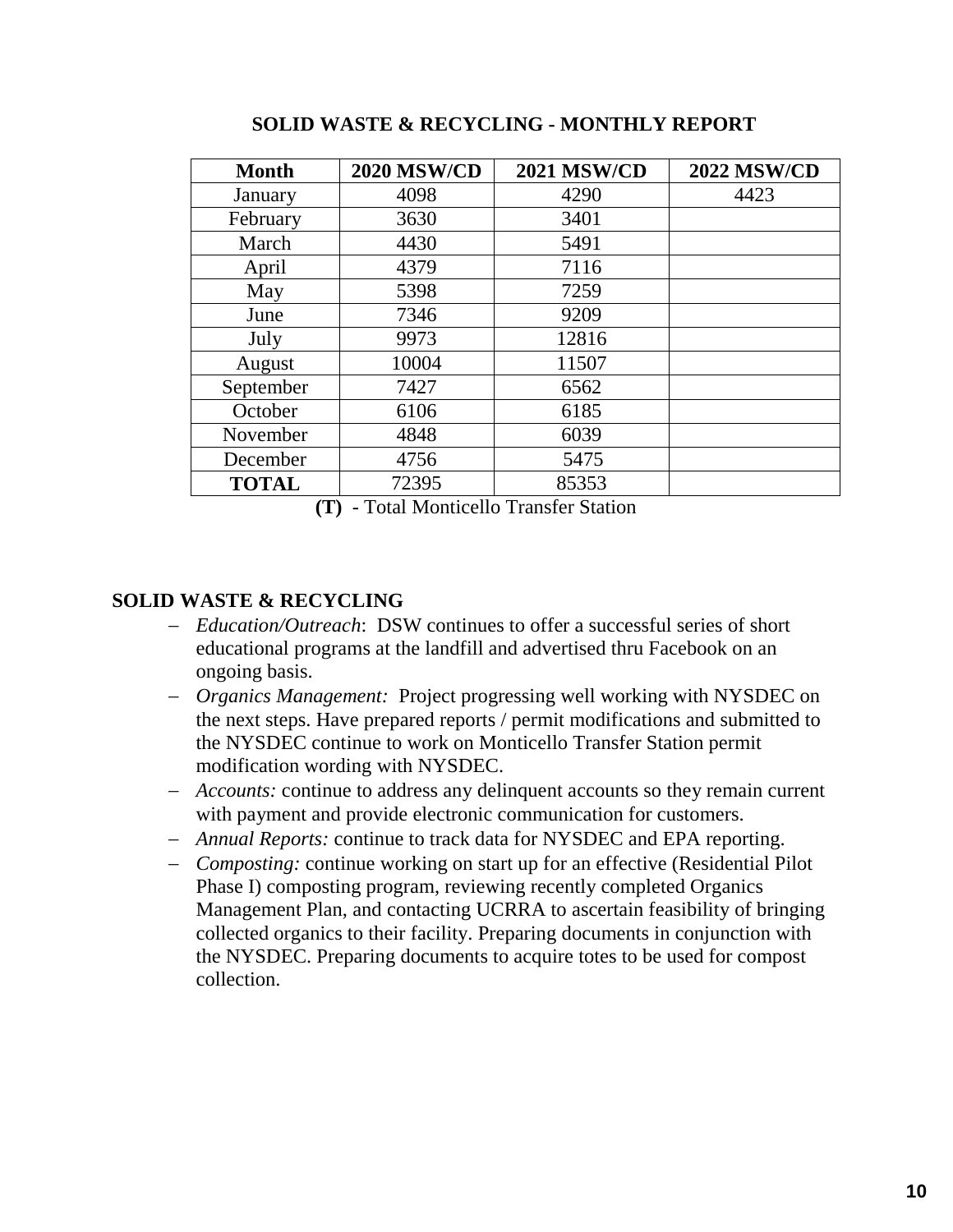

## Legislative Memorandum

**File #:** ID-4466 **Agenda Date:** 4/14/2022 **Agenda #:**

#### **Narrative of Resolution:**

Execute a supplemental agreement (No. 5) with NYSDOT which allocates additional funding for preliminary design, right-of-way incidentals and right-of-way acquisition and authorizes construction, construction support and construction inspection Federal Funding.

### **If Resolution requires expenditure of County Funds, provide the following information: Amount to be authorized by Resolution:** \$6,303,816.00

### **Are funds already budgeted? Yes Specify Compliance with Procurement Procedures:** N/A

**WHEREAS,** a Project for the reconstruction of East Broadway in the Village of Monticello and County Road 173 in the Town of Thompson, Sullivan County, P.I.N. 9752.91 (the Project) is eligible for funding under Title 23 U.S. Code, as amended, that calls for the apportionment of the costs of such program to be borne at a ratio of 90% Federal funds and 10% non-Federal Funds for Preliminary Engineering / Design and Right-of-Way Incidental work and Right-of-Way Acquisition work and 80% Federal funds and 20% non-Federal funds for Construction / Construction Support / Construction Inspection work; and

**WHEREAS,** Resolution 358-03, Resolution 49-06, Resolution 384-13 and Resolution 374-20 previously authorized the Project and the appropriation of \$772,000; for Preliminary Engineering / Design, Right-of-Way Incidentals, Right-of-Way Acquisition work; and

**WHEREAS,** the County of Sullivan desires to advance the Project by making a commitment of 100% of the non-Federal share of the cost of Preliminary Engineering / Design, Right-of-Way Incidentals, Right-of-Way Acquisition and Construction / Construction Support / Construction Inspection work for the project or portion thereof.

**NOW, THEREFORE, BE IT RESOLVED,** that the Sullivan County Legislature hereby approves of the Project and authorizes the County Treasurer to pay in the first instance 100% of the Federal and non-Federal share of the cost for Preliminary Engineering / Design, Right-of-Way Incidentals, Right-of-Way Acquisition and Construction / Construction Support / Construction Inspection work for the project or portions thereof; and

**BE IT FURTHER RESOLVED,** that the sum of \$6,303,816 is hereby appropriated in the budget and made available to cover the cost of participation in the above phases of the Project; and

**BE IT FURTHER RESOLVED,** that in the event the full Federal and non-Federal share of the cost of the project exceeds the amount appropriated above, the Sullivan County Legislature shall convene as soon as possible to appropriate said excess amount upon notification by the New York State Department of Transportation thereof; and

**BE IT FURTHER RESOLVED,** that the County Manager of the County of Sullivan is hereby authorized to execute all necessary Agreements, certifications or reimbursement requests for Federal-Aid and/or Marchiselli Aid on behalf of the County of Sullivan with the New York State Department of Transportation in connection with the advancement, approval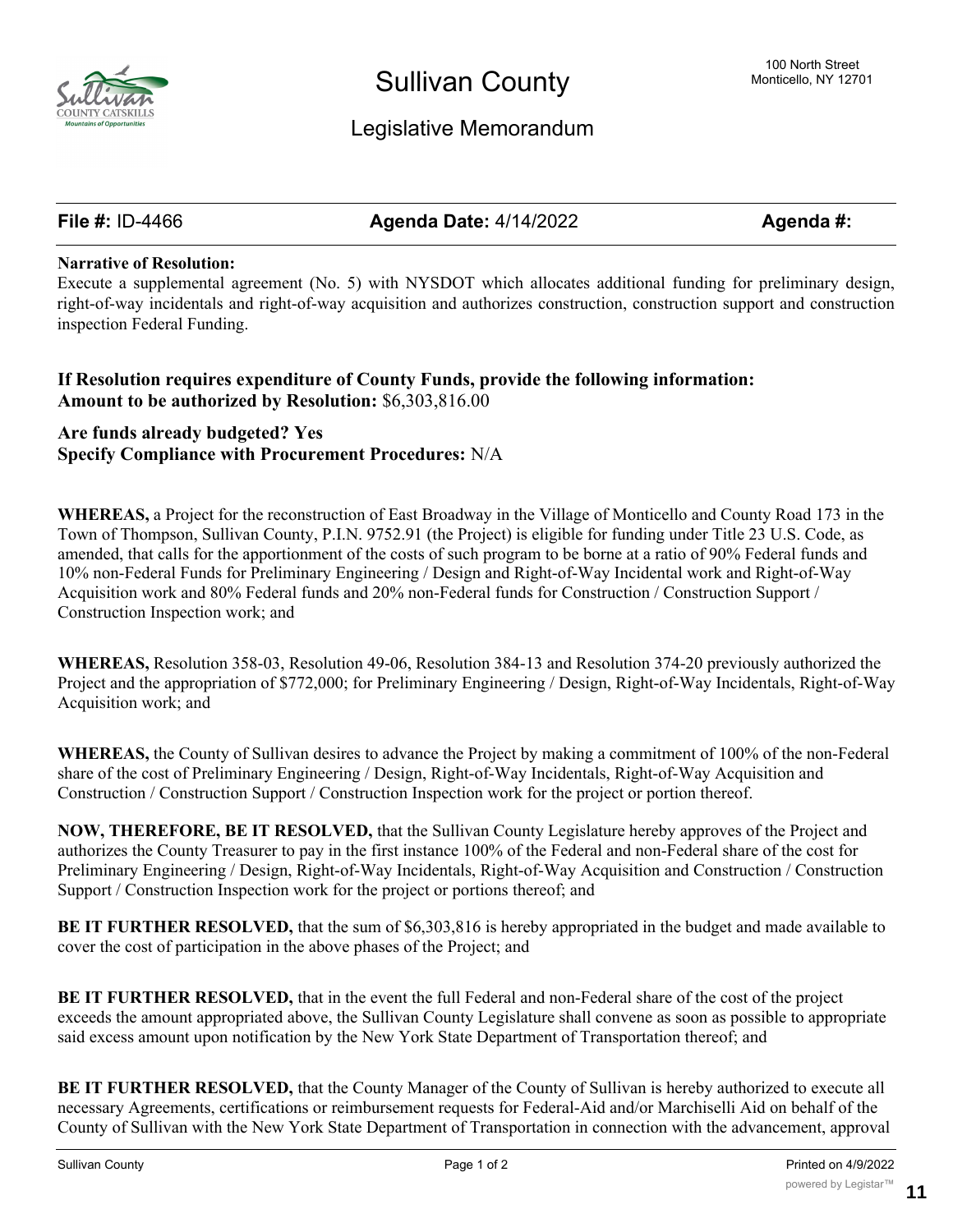and administration of the project and in such forms as approved by the County Attorney; and

**BE IT FURTHER RESOLVED,** that a certified copy of this resolution be filed with the New York Commissioner of Transportation by attaching it to any necessary Agreement in connection with the Project; and

**BE IT FURTHER RESOLVED,** this Resolution shall take effect immediately.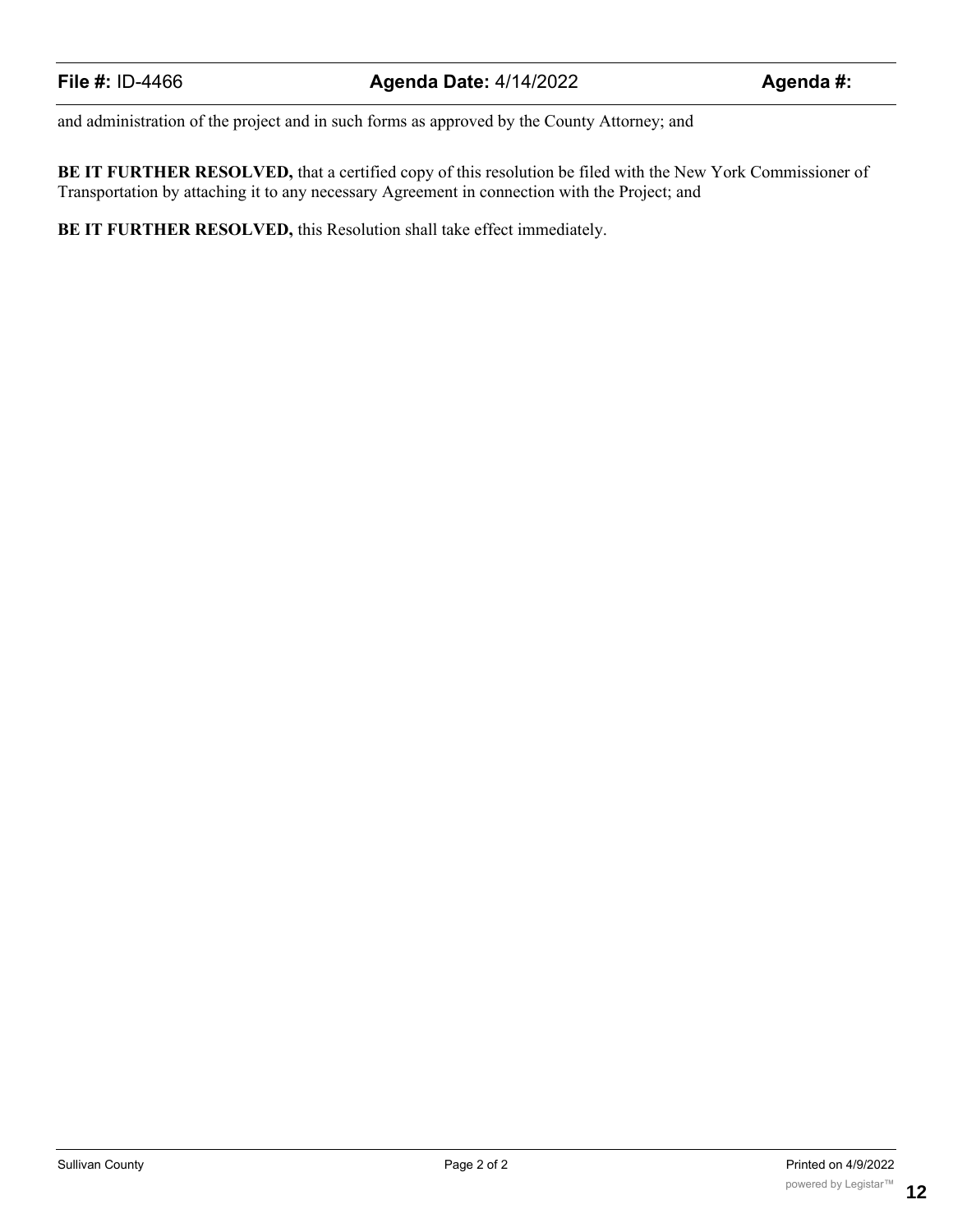

## Legislative Memorandum

**File #:** ID-4467 **Agenda Date:** 4/14/2022 **Agenda #:**

#### **Narrative of Resolution:**

Resolution to authorize a Modification Agreement with Villager Construction, Inc. for the rental of Portable Asphalt Crushing Equipment and Operator. ("Project").

### **If Resolution requires expenditure of County Funds, provide the following information: Amount to be authorized by Resolution:** \$16,967.50

### **Are funds already budgeted?** Yes **Specify Compliance with Procurement Procedures:** B-21-02

**WHEREAS**, Resolution No. 59-21, adopted February 18, 2021, authorized an agreement with Villager Construction, Inc. ("Agreement") to provide this service; and

**WHEREAS**, Resolution Number 290-21, adopted July 15, 2021, authorized additional funding to the project to process more material during the 2021 construction season; and

**WHEREAS**, a previously executed modification agreement, dated March 1, 2022, extended the contract through February 28, 2023; and

**WHEREAS**, the Project involves the crushing of recycled asphalt material, which has been milled off various County Road sections, to produce a more usable material to be placed along the shoulders of County Roads and elsewhere as determined by the Commissioner of Public Works; and

**WHEREAS,** additional services can be completed with previously allocated funds to process additional material; and

**WHEREAS,** the Division of Public Works has reviewed the need for this additional service and recommends the approval of a Modification Agreement to cover the additional work.

**NOW, THEREFORE, BE IT RESOLVED,** that the County Legislature authorizes a Modification Agreement, for additional services with, Villager Construction, Inc., at a cost not to exceed \$16,967.50 said Modification Agreement to be in such form as the County Attorney shall approve.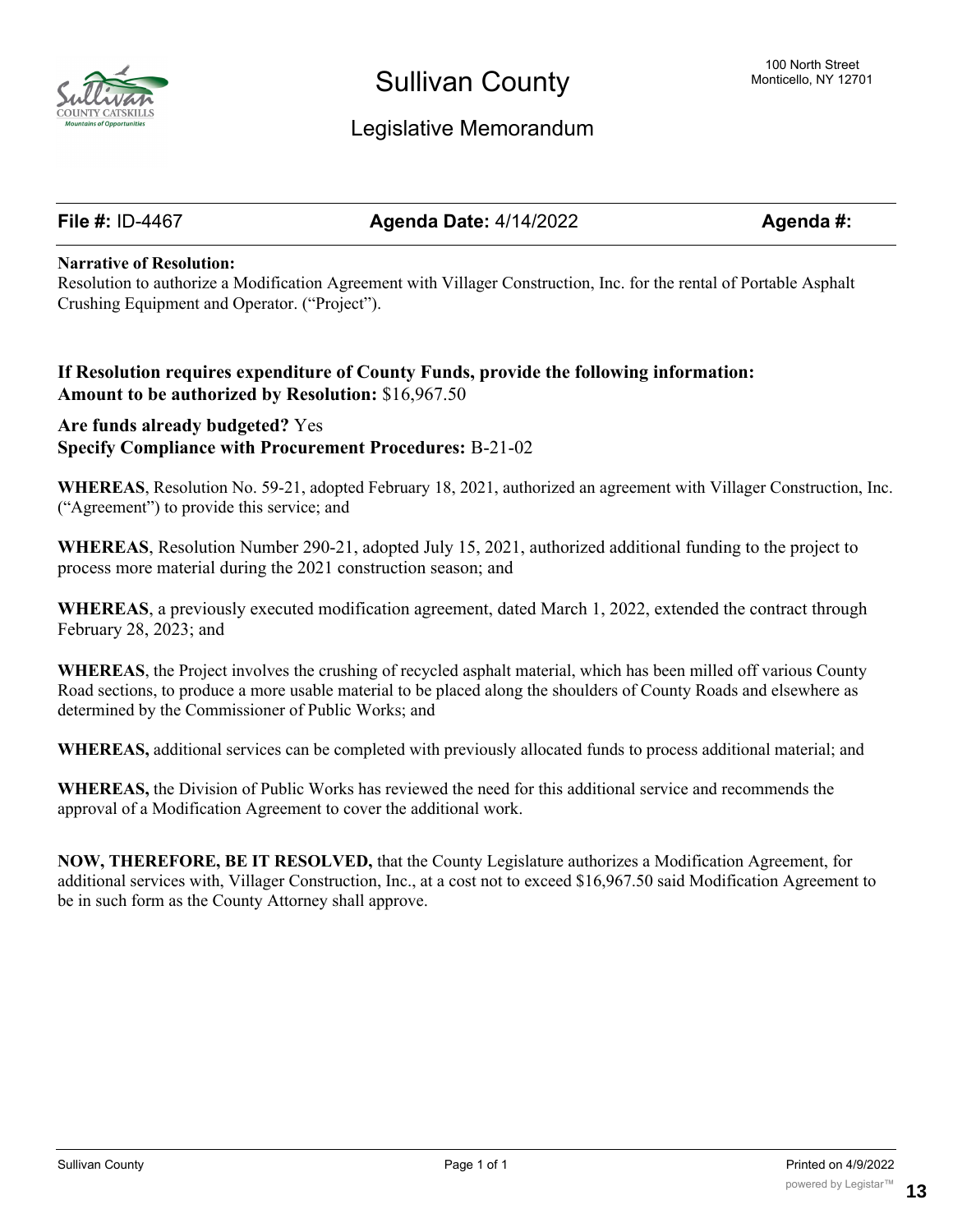

# Legislative Memorandum

**File #:** ID-4468 **Agenda Date:** 4/14/2022 **Agenda #:**

#### **Narrative of Resolution:**

Resolution to authorize the County Manager to execute an agreement with NYSDOT to provide 95% of funding for the Preliminary Engineering/Design work needed to replace County Bridge 82.

### **If Resolution requires expenditure of County Funds, provide the following information: Amount to be authorized by Resolution:** \$150,000.00

**Are funds already budgeted? Yes Specify Compliance with Procurement Procedures:** N/A

**WHEREAS,** the replacement of BIN 3355520; Oakland Valley Road/CR 49 over Neversink River, P.I.N. 975524 (the "Project") is eligible for funding under Title 23 U.S. Code, as amended, that calls for the apportionment of the costs of such program to be borne at the ratio of 95% Federal funds and 5% non-Federal funds; and

**WHEREAS,** the County of Sullivan will design, let and construct the Project: and

**WHEREAS,** the County of Sullivan desires to advance the Project by making a commitment of 100% of the costs of the work for the Project or portions thereof.

**NOW, THEREFORE, BE IT RESOLVED,** the Sullivan County Legislature, duly convened does hereby approve the above-subject Project; and

**BE IT FURTHER RESOLVED** that the Sullivan County Legislature hereby authorizes the County of Sullivan to pay 100% of the cost of Preliminary Engineering/Design work for the Project or portions thereof, with the understanding that qualified costs may be eligible for Federal-aid, state-aid, or reimbursement from BridgeNY funds; and

**BE IT FURTHER RESOLVED, that the sum of \$150,000 is hereby appropriated from the Division of** Public Works Budget pursuant to this Project and made available to cover the cost of participation in the above phases of the Project; and

**BE IT FURTHER RESOLVED,** that the Sullivan County Legislature hereby agrees that the County of Sullivan shall be responsible for all costs of the Project which exceed the amount of Federal-aid, state-aid, or BridgeNY funding awarded to the County of Sullivan; and

**BE IT FURTHER RESOLVED,** that in the event the Project costs not covered by Federal-aid, Stateaid, or BridgeNY funding exceed the amount appropriated above, the Sullivan County Legislature shall convene as soon as possible to appropriate said excess amount immediately upon the notification by the New York State Department of Transportation (NYSDOT) thereof; and

**BE IT FURTHER RESOLVED,** that the County of Sullivan hereby agrees that construction of the Project shall begin no later than twenty four (24) months after award and the construction phase of the Project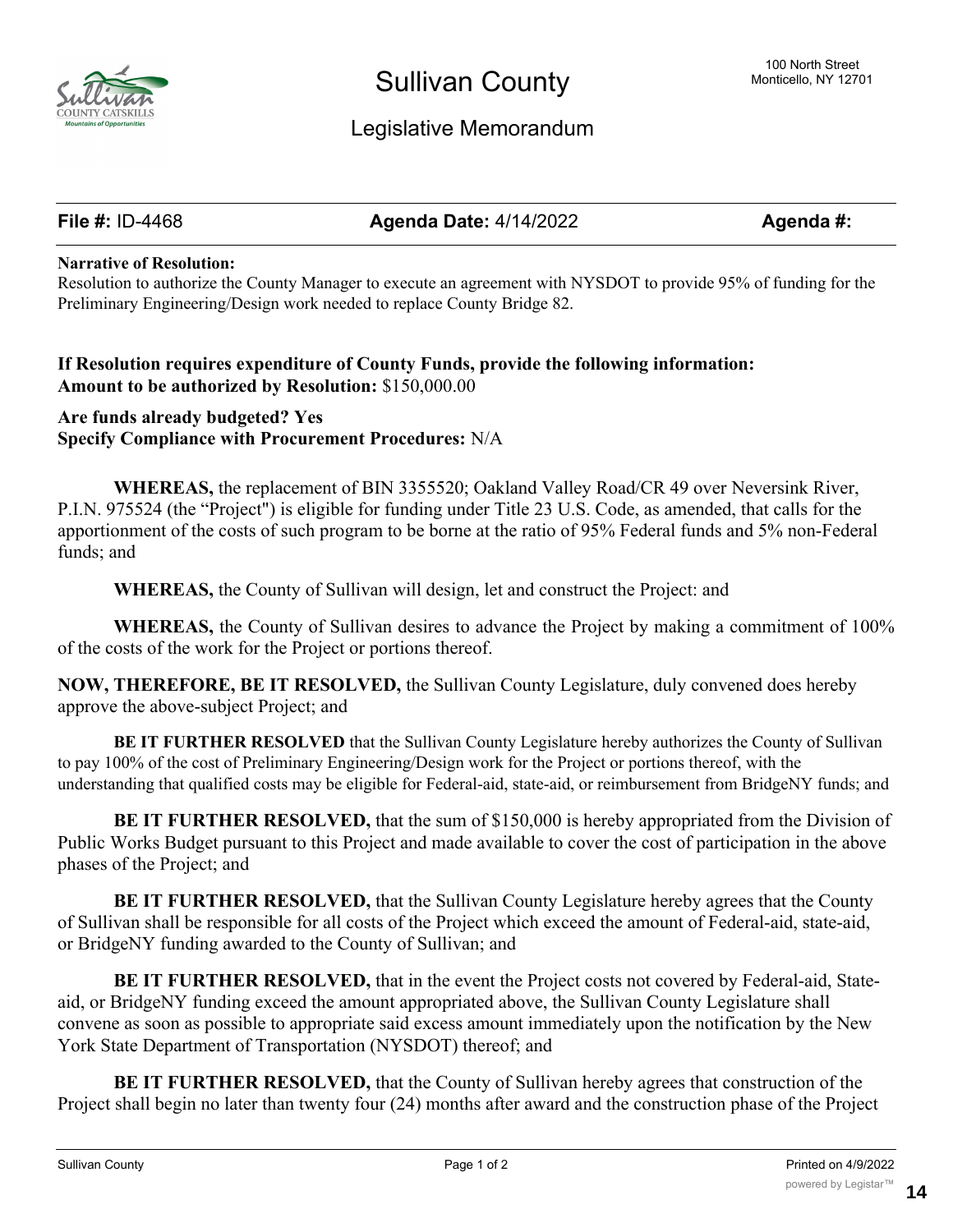shall be completed within thirty (30) months thereafter; and

**BE IT FURTHER RESOLVED,** that the County Manager of the County of Sullivan be and is hereby authorized to execute on behalf of the County of Sullivan all necessary agreements, certifications or reimbursement requests in such form as approved by the County Attorney for Federal-aid and/or state-aid with the New York State Department of Transportation in connection with the advancement or approval of the Project and providing for the administration of the Project and the County of Sullivan's funding of Project costs and permanent funding of the local share of Federal-aid and State-aid eligible Project costs and all Project costs within appropriations therefore that are not so eligible; and

**BE IT FURTHER RESOLVED,** that a certified copy of this resolution be filed with the New York State Commissioner of Transportation by attaching it to any necessary Agreement in connection with the Project; and

**BE IT FURTHER RESOLVED,** this Resolution shall take effect immediately.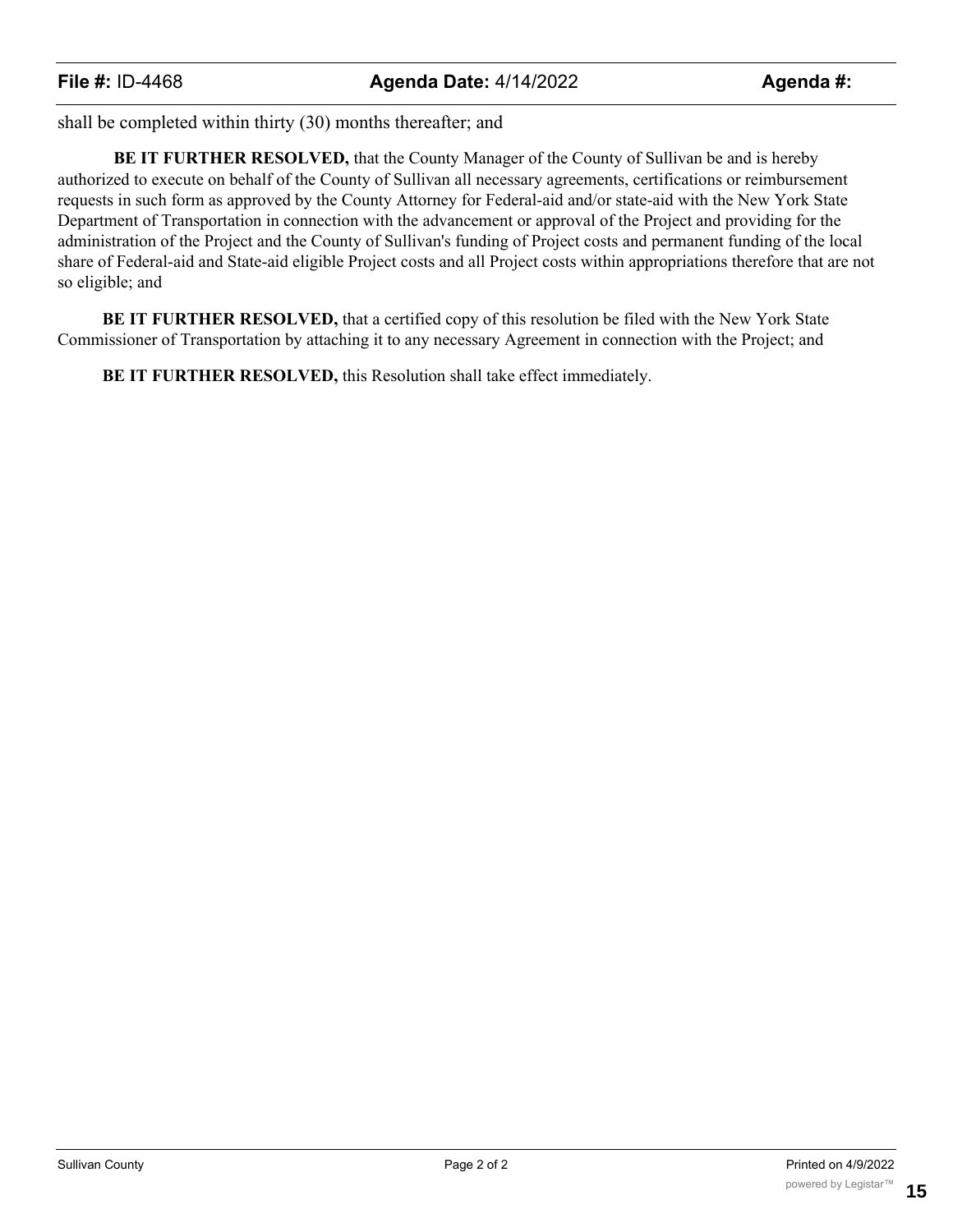

# Legislative Memorandum

**File #:** ID-4469 **Agenda Date:** 4/14/2022 **Agenda #:**

#### **Narrative of Resolution:**

Resolution to authorize the County Manager to execute an agreement with NYSDOT for providing 80% funding for the design of a Project to clean and paint 3 bridges.

### **If Resolution requires expenditure of County Funds, provide the following information: Amount to be authorized by Resolution:** \$15,000.00

#### **Are funds already budgeted?** Yes

#### **Specify Compliance with Procurement Procedures:** N/A

**WHEREAS,** a Project for the Sullivan County Bridge Maintenance Project (FFY23), P.I.N. 9754.73 (the "Project") is eligible for funding under Title 23 U.S. Code, as amended, that calls for the apportionment of the costs such program to be borne at the ratio of 80% Federal funds and 20% non-Federal funds; and

**WHEREAS,** the County of Sullivan desires to advance the Project by making a commitment of 100% of the Federal and non-Federal share of the costs of the Preliminary Engineering/Design work.

**NOW, THEREFORE, BE IT RESOLVED,** that the Sullivan County Legislature duly convened; and

**BE IT FURTHER RESOLVED,** that the Sullivan County Legislature hereby approves the above-subject project; and

**BE IT FURTHER RESOLVED,** that the Sullivan County Legislature hereby authorizes the County of Sullivan to pay in the first instance 100% of the Federal and non-Federal share of the cost of the Preliminary Engineering/Design work for the Project or portions thereof; and

**BE IT FURTHER RESOLVED,** that the sum of \$15,000.00 is hereby appropriated from the Division of Public Works budget pursuant to this Project and made available to cover the cost of participation in the above phase of the Project; and

**BE IT FURTHER RESOLVED,** that in the event the full Federal and non-Federal share costs of the project exceeds the amount appropriated above, the Sullivan County Legislature shall convene as soon as possible to appropriate said excess amount immediately upon the notification by the New York State Department of Transportation thereof; and

**BE IT FURTHER RESOLVED,** that the County Manager of the County of Sullivan be and is hereby authorized to execute all necessary Agreements, certifications or reimbursement requests in such form as the County Attorney shall approve for Federal Aid and/or Marchiselli Aid on behalf of the County of Sullivan with the New York State Department of Transportation in connection with the advancement or approval of the Project and providing for the administration of the Project and the municipality's first instance funding of project costs and permanent funding of the local share of Federal-aid and State-aid eligible Project costs and all Project costs within appropriations therefore that are not so eligible; and

**BE IT FURTHER RESOLVED,** that a certified copy of this resolution be filed with the New York State Commissioner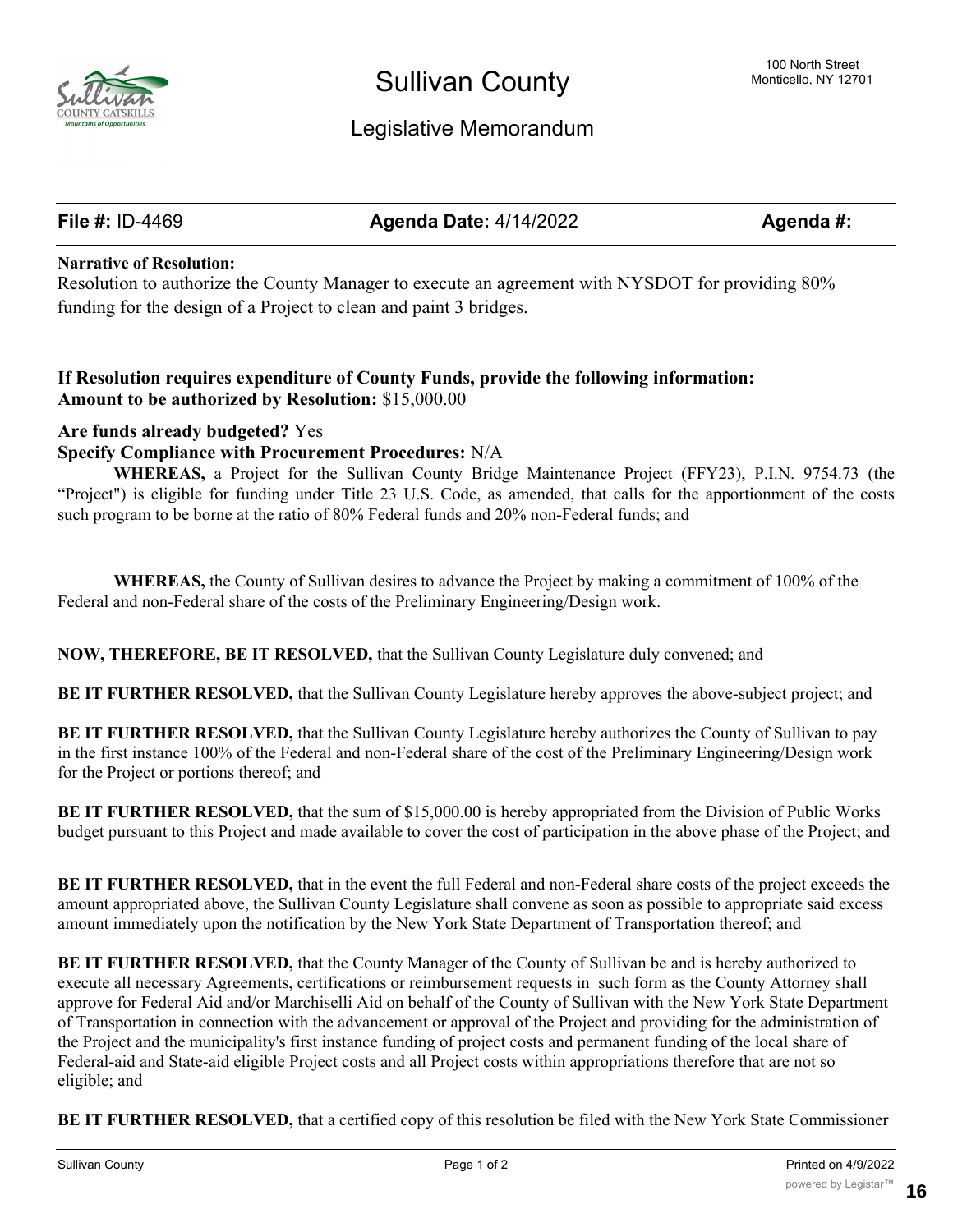of Transportation by attaching it to any necessary Agreement in connection with the Project; and

**BE IT FURTHER RESOLVED,** this Resolution shall take effect immediately.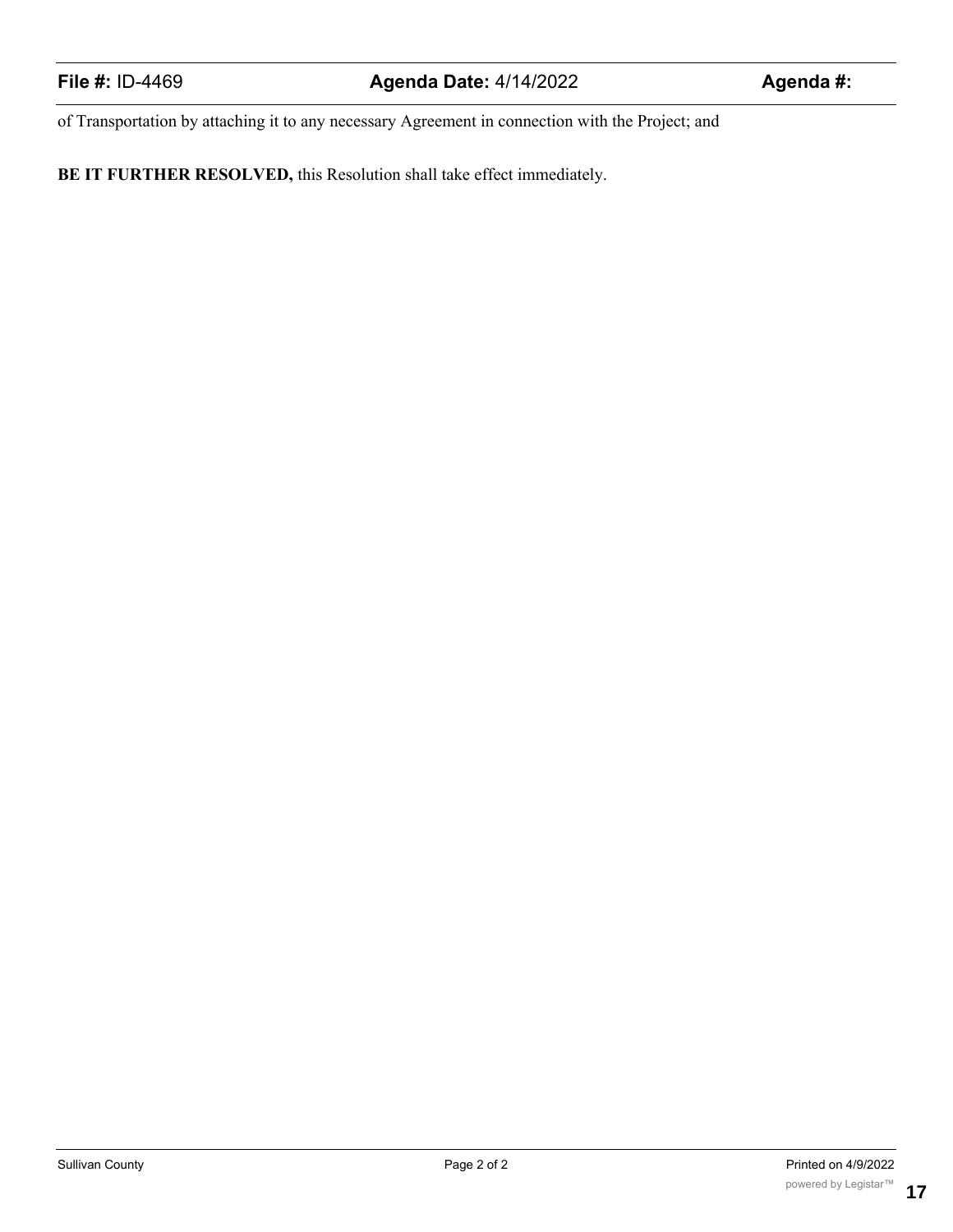

# Legislative Memorandum

**File #:** ID-4471 **Agenda Date:** 4/14/2022 **Agenda #:**

#### **Narrative of Resolution:**

Resolution to authorize the County Manager to execute an agreement with NYSDOT to Provide 85% funding for the Preliminary Engineering/Design work needed to replace County Bridge 77.

### **If Resolution requires expenditure of County Funds, provide the following information: Amount to be authorized by Resolution:** \$500,000.00

**Are funds already budgeted?** Yes **Specify Compliance with Procurement Procedures:** N/A

**WHEREAS,** the replacement of BIN 3355420; Beaver Brook Road/CR 22 over Beaver Brook, P.I.N. 975525 (the "Project") is eligible for funding under Title 23 U.S. Code, as amended, that calls for the apportionment of the costs of such program to be borne at the ratio of 95% Federal funds and 5% non-Federal funds; and

**WHEREAS,** the County of Sullivan will design, let and construct the Project: and

**WHEREAS,** the County of Sullivan desires to advance the Project by making a commitment of 100% of the costs of the work for the Project or portions thereof.

**NOW, THEREFORE, BE IT RESOLVED,** the Sullivan County Legislature, duly convened does hereby approve the above-subject Project; and

**BE IT FURTHER RESOLVED** that the Sullivan County Legislature hereby authorizes the County of Sullivan to pay 100% of the cost of Preliminary Engineering/Design work for the Project or portions thereof, with the understanding that qualified costs may be eligible for Federal-aid, state-aid, or reimbursement from BridgeNY funds; and

**BE IT FURTHER RESOLVED, that the sum of \$500,000 is hereby appropriated from the Division of** Public Works Budget pursuant to this Project and made available to cover the cost of participation in the above phases of the Project; and

**BE IT FURTHER RESOLVED, that the Sullivan County Legislature hereby agrees that the County** of Sullivan shall be responsible for all costs of the Project which exceed the amount of Federal-aid, state-aid, or BridgeNY funding awarded to the County of Sullivan; and

**BE IT FURTHER RESOLVED,** that in the event the Project costs not covered by Federal-aid, Stateaid, or BridgeNY funding exceed the amount appropriated above, the Sullivan County Legislature shall convene as soon as possible to appropriate said excess amount immediately upon the notification by the New York State Department of Transportation (NYSDOT) thereof; and

**BE IT FURTHER RESOLVED,** that the County of Sullivan hereby agrees that construction of the Project shall begin no later than twenty four (24) months after award and the construction phase of the Project shall be completed within thirty (30) months thereafter; and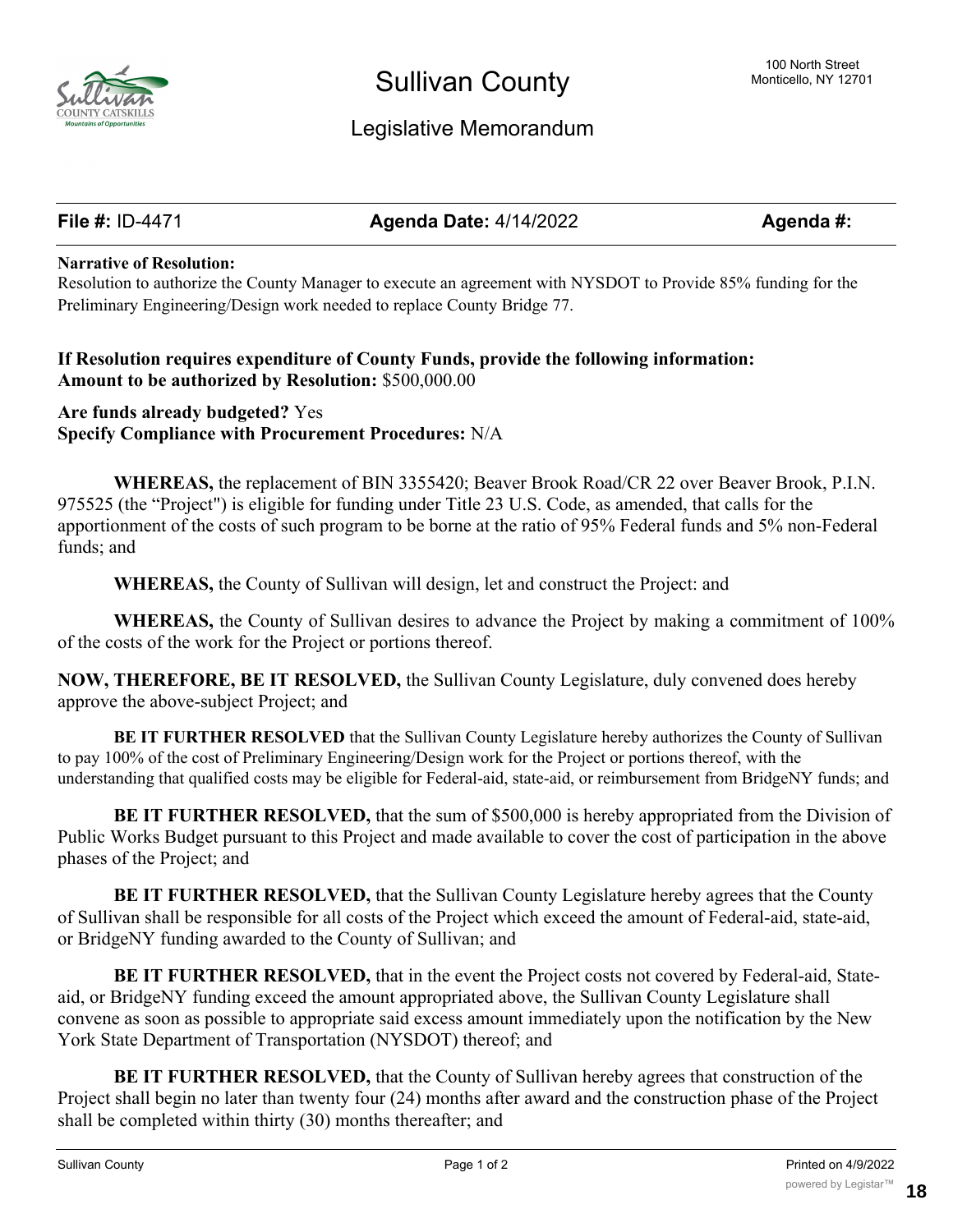**BE IT FURTHER RESOLVED,** that the County Manager of the County of Sullivan be and is hereby authorized to execute on behalf of the County of Sullivan all necessary agreements, certifications or reimbursement requests in such form as approved by the County Attorney for Federal-aid and/or state-aid with the New York State Department of Transportation in connection with the advancement or approval of the Project and providing for the administration of the Project and the County of Sullivan's funding of Project costs and permanent funding of the local share of Federal-aid and State-aid eligible Project costs and all Project costs within appropriations therefore that are not so eligible; and

**BE IT FURTHER RESOLVED,** that a certified copy of this resolution be filed with the New York State Commissioner of Transportation by attaching it to any necessary Agreement in connection with the Project; and

**BE IT FURTHER RESOLVED,** this Resolution shall take effect immediately.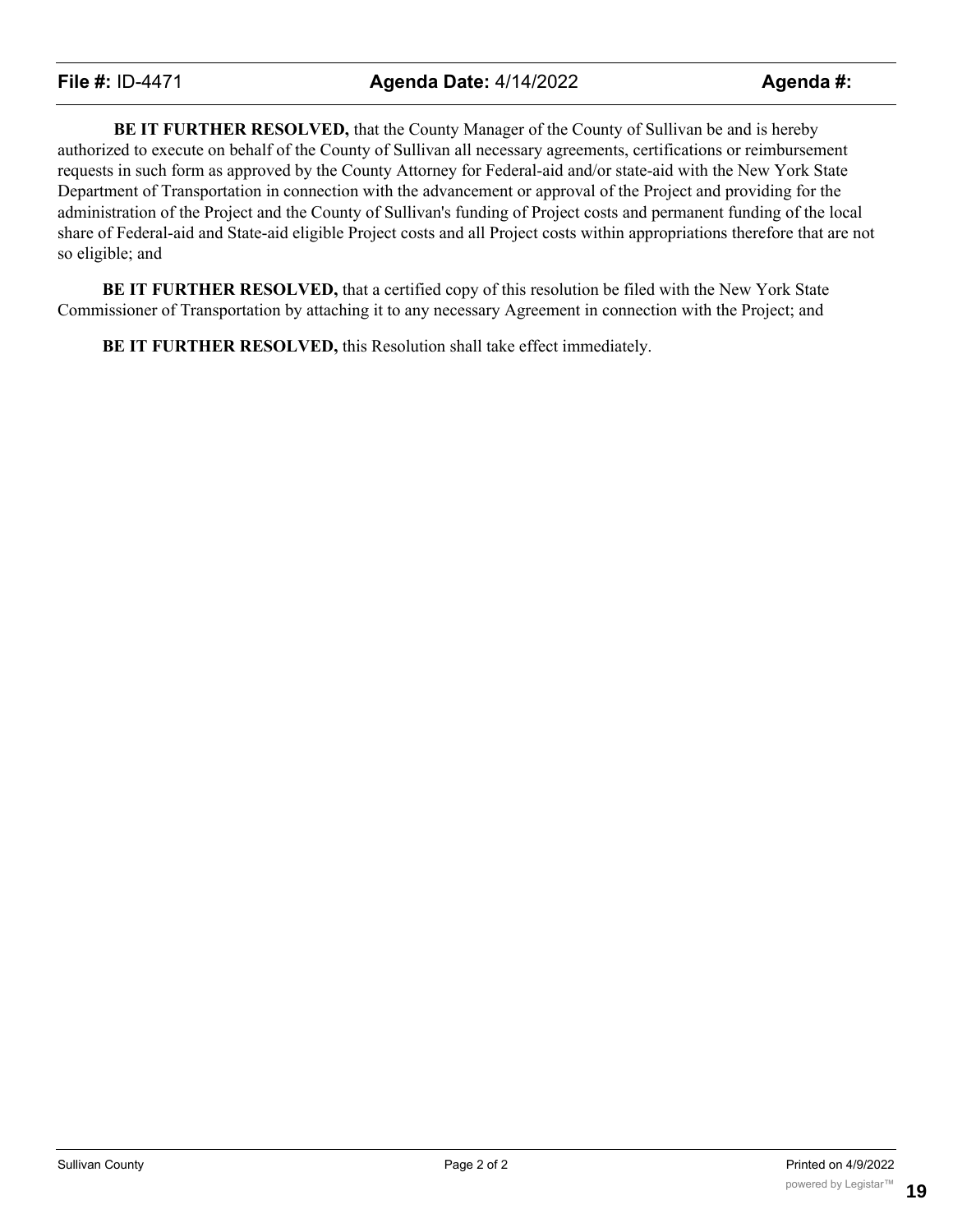

# Legislative Memorandum

**File #:** ID-4472 **Agenda Date:** 4/14/2022 **Agenda #:**

#### **Narrative of Resolution:**

Resolution to authorize the County Manager and/or Chairman of the Legislature to execute an agreement for the purchase of a property needed for the replacement of Bridge 77. **.**

### **If Resolution requires expenditure of County Funds, provide the following information: Amount to be authorized by Resolution:** \$26,000.00

**Are funds already budgeted?** Yes **Specify Compliance with Procurement Procedures:** N/A

**WHEREAS,** the County is proposing to replace County Bridge 77 in the Town of Highland to comply with NYSDEC Dam Safety requirements which require increasing the spillway capacity; and

**WHEREAS;** a property with Tax Map SBL 15.-1-8.17 is located adjacent to CB 77; and

**WHEREAS,** this property is required to construct the Project; and

**WHEREAS,** the property has been appraised by a certified appraiser and valued at a fair market value of \$26,000; and

**WHEREAS,** the County of Sullivan desires to advance the Project by purchasing the property.

**NOW, THEREFORE, BE IT RESOLVED**, that the County Manager and/or Chairman of the Legislature is hereby authorized to execute a purchase agreement, for an amount not to exceed \$26,000 and documents necessary to complete the purchase; and

**BE IT FURTHER RESOLVED**, that such agreements shall be in such form as approved by the County Attorney.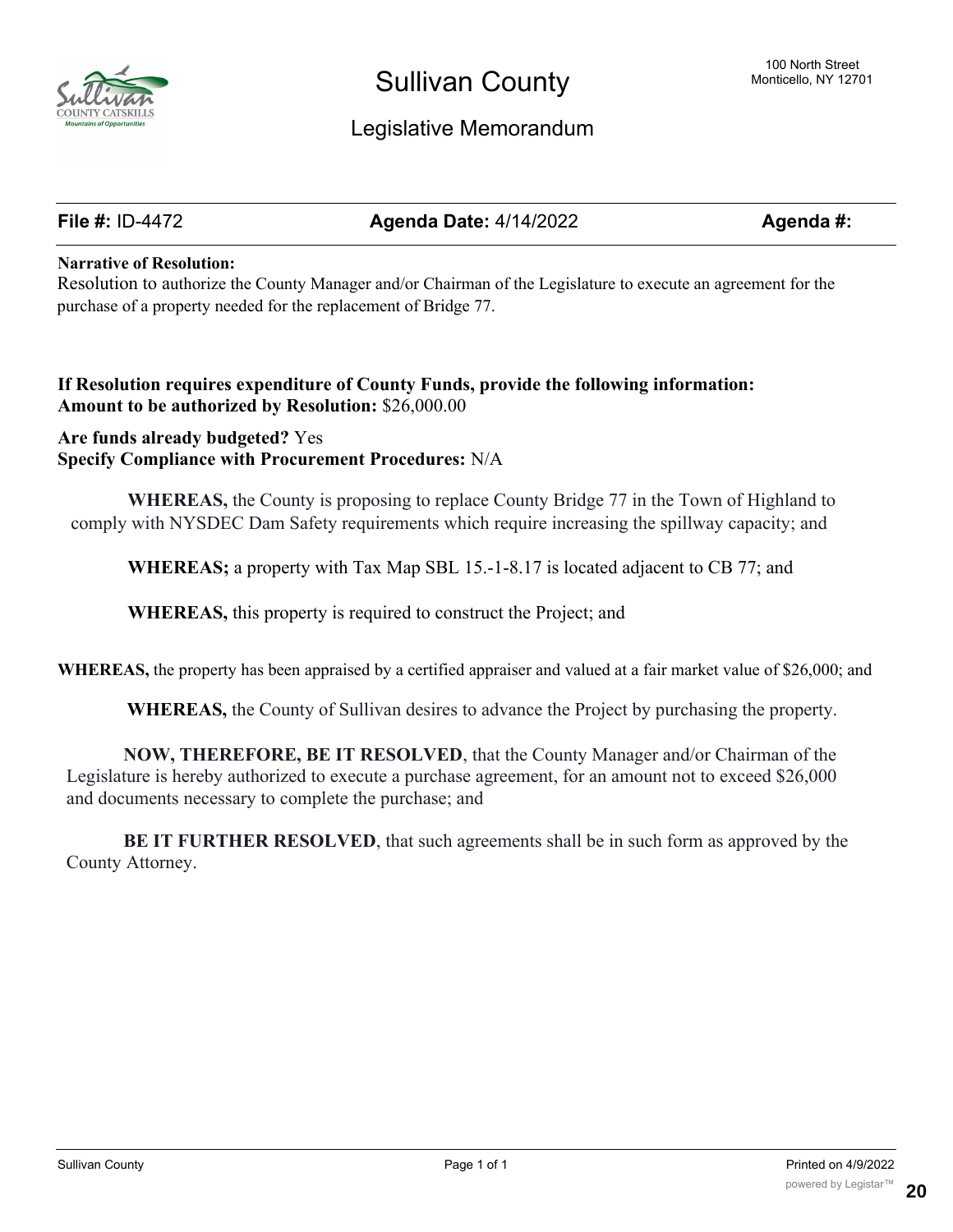

# Legislative Memorandum

**File #:** ID-4473 **Agenda Date:** 4/14/2022 **Agenda #:**

#### **Narrative of Resolution:**

Resolution to authorize a Modification of Agreement to the contract with ELot Electronics Recycling, Inc.

#### **If Resolution requires expenditure of County Funds, provide the following information: Amount to be authorized by Resolution:** Click or tap here to enter text.

**Are funds already budgeted?** Choose an item. **Specify Compliance with Procurement Procedures:** B-21-55

**WHEREAS,** Resolution 431-21 authorized award and execution of an agreement with eLot Electronics Recycling, Inc. for the Collection, Removal and Recycling of Electronic Scrap, LED Lamps, Fluorescent Bulbs/Ballasts and Disposable/Rechargeable Batteries for Sullivan County Facilities (B-21-55); and

**WHEREAS,** the bid amount is expected to remain at \$65,000; and

**WHEREAS,** there is a need to modify the Original Agreement, dated January 1, 2022 to include a category for bulky/oversized television collection and handling at thirty-seven cents (37₡) per pound effective January 1, 2022.

**NOW, THEREFORE, BE IT RESOLVED,** that the County Manager be and hereby is authorized to execute a modification agreement with eLot Electronics Recycling, Inc., to allow for thirty-seven cents (37₡) per pound for oversized television collection and handling effective January 1, 2022, and said agreement shall be in such form as the County Attorney shall approve.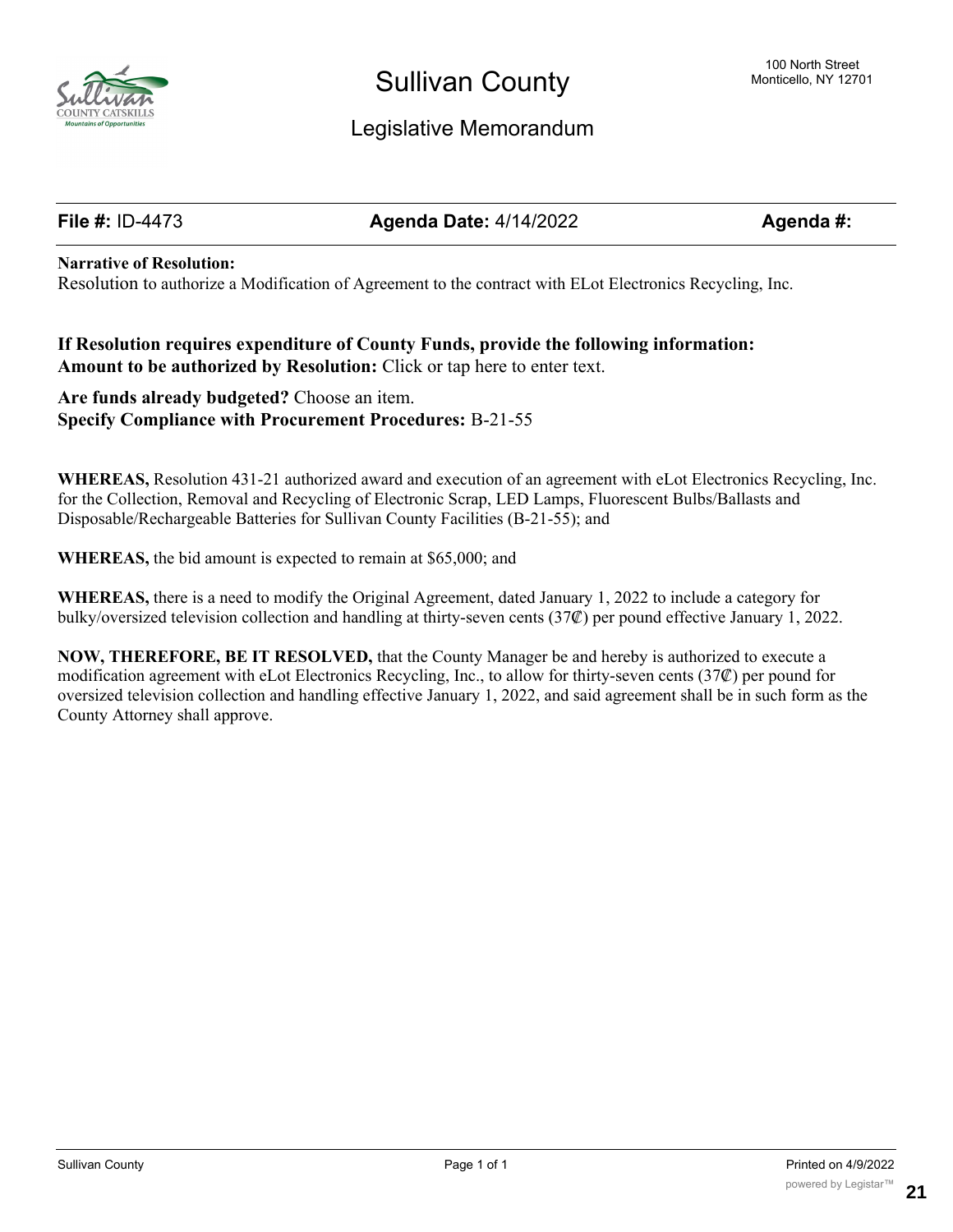

## Legislative Memorandum

**File #:** ID-4474 **Agenda Date:** 4/14/2022 **Agenda #:**

#### **Narrative of Resolution:**

Resolution to obtain Legislative approval for the County Manager to execute a Modification Agreement with Delta Engineers, Architects & Land Surveyors to provide additional design and construction engineering services for additional waterproofing of Bridge 198.

#### **If Resolution requires expenditure of County Funds, provide the following information: Amount to be authorized by Resolution:** \$55,000.00

### **Are funds already budgeted?** Yes **Specify Compliance with Procurement Procedures:** N/A

**WHEREAS**, Resolution 36-19 authorized the agreement with Delta Engineers, Architects & Land Surveyors to provide engineering design and construction inspection services; for the Bridge 198 Replacement Project; and

**WHEREAS**, additional design and construction engineering services are needed for the waterproofing of the bridge; and

**WHEREAS**, the Division of Public Works recommends that a modification agreement be given to Delta Engineers, Architects & Land Surveyors to implement the work needed; and

**WHEREAS,** the project is eligible for 100% State funding through the BRIDGE NY funding program.

**NOW, THEREFORE, BE IT RESOLVED,** that the County Manager is authorized to execute a Modification Agreement for consulting inspection and engineering services with Delta Engineers, Architects & Land Surveyors at a cost not to exceed \$55,000, said contract to be in such form as the County Attorney shall approve.